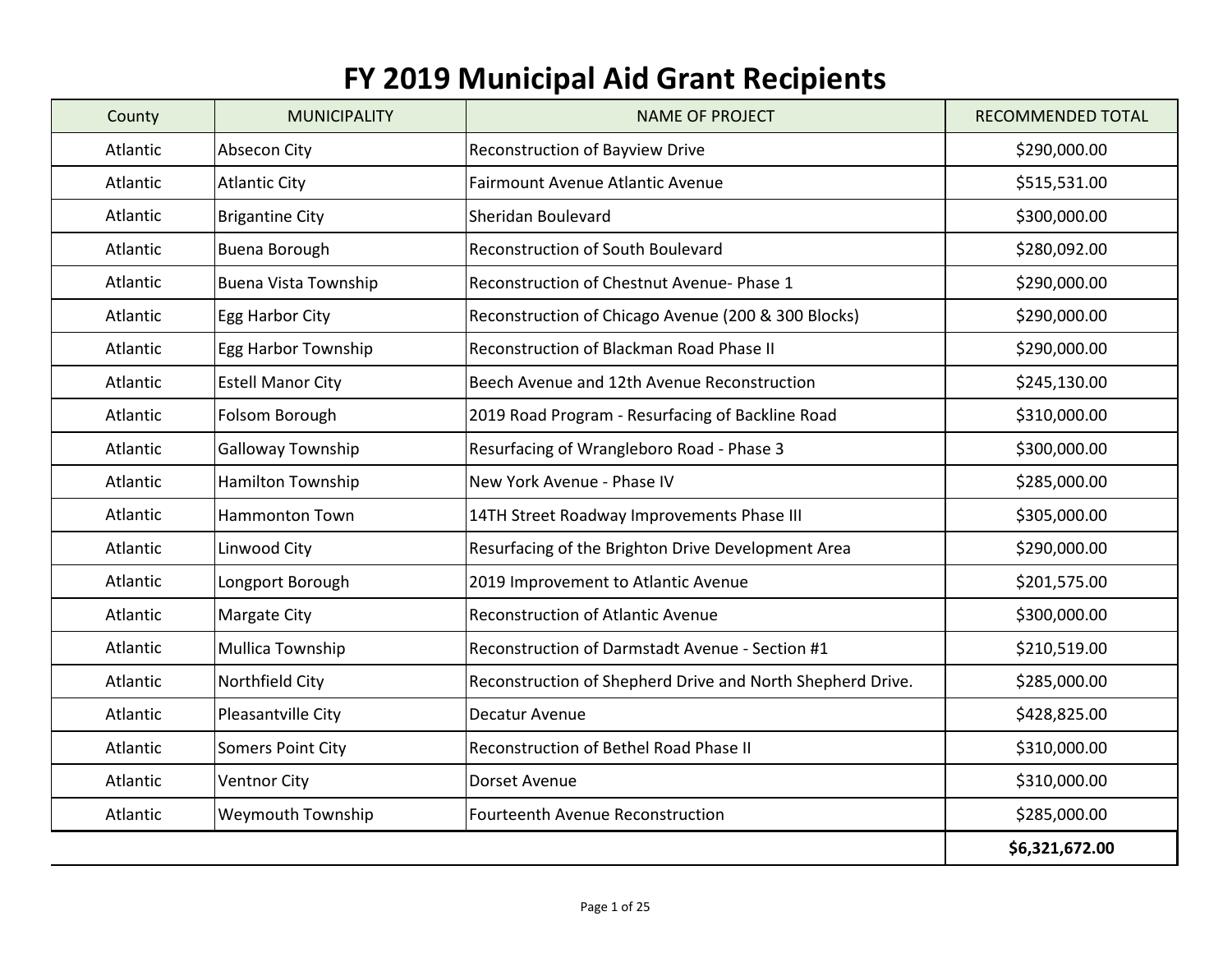| County        | <b>MUNICIPALITY</b>             | <b>NAME OF PROJECT</b>                                              | RECOMMENDED TOTAL |
|---------------|---------------------------------|---------------------------------------------------------------------|-------------------|
| <b>Bergen</b> | <b>Allendale Borough</b>        | West Allendale Avenue and DeMercurio Drive Streetscape<br>(Phase 2) | \$227,000.00      |
| <b>Bergen</b> | <b>Alpine Borough</b>           | <b>Allison Road</b>                                                 | \$166,400.00      |
| <b>Bergen</b> | <b>Bergenfield Borough</b>      | N. Prospect Roadway Rehabilitation                                  | \$218,240.00      |
| <b>Bergen</b> | Bogota Borough                  | Leonia Avenue (Phase V)                                             | \$202,000.00      |
| <b>Bergen</b> | <b>Carlstadt Borough</b>        | Fifth Street Roadway Improvements - Phase II                        | \$202,000.00      |
| <b>Bergen</b> | <b>Cliffside Park Borough</b>   | <b>Various Streets -2019</b>                                        | \$166,903.00      |
| <b>Bergen</b> | <b>Closter Borough</b>          | Railroad Ave., Naugle St. & Old Closter Dock Rd                     | \$222,000.00      |
| <b>Bergen</b> | <b>Cresskill Borough</b>        | <b>Reconstruction of Engle Street</b>                               | \$202,000.00      |
| <b>Bergen</b> | Demarest Borough                | Improvements to Unimproved Streets (Phase 3)                        | \$222,000.00      |
| <b>Bergen</b> | <b>Dumont Borough</b>           | <b>Delong Avenue Improvements Project</b>                           | \$197,000.00      |
| <b>Bergen</b> | <b>East Rutherford Borough</b>  | Various Streets - 2019 - East Rutherford                            | \$227,000.00      |
| <b>Bergen</b> | <b>Edgewater Borough</b>        | <b>Winterburn Place Restoration Project</b>                         | \$207,000.00      |
| <b>Bergen</b> | <b>Elmwood Park Borough</b>     | Phase 2: Mola Boulevard Improvement Project                         | \$207,000.00      |
| <b>Bergen</b> | <b>Emerson Borough</b>          | <b>Improvements to Ackerman Avenue</b>                              | \$212,000.00      |
| <b>Bergen</b> | <b>Englewood City</b>           | <b>Demarest Avenue Phase II Improvements</b>                        | \$207,000.00      |
| <b>Bergen</b> | <b>Englewood Cliffs Borough</b> | <b>Various Streets</b>                                              | \$202,000.00      |
| <b>Bergen</b> | Fair Lawn Borough               | Plaza Road (Section 2)                                              | \$157,600.00      |
| <b>Bergen</b> | <b>Fairview Borough</b>         | Improvements to Sedore and Greeley Avenues                          | \$210,000.00      |
| <b>Bergen</b> | Fort Lee Borough                | Improvements to Jones Road                                          | \$197,000.00      |
| <b>Bergen</b> | Franklin Lakes Borough          | Various Streets - 2019 - Franklin Lakes                             | \$187,000.00      |
| <b>Bergen</b> | <b>Garfield City</b>            | <b>Grand Street (Section 2)</b>                                     | \$227,920.00      |
| <b>Bergen</b> | Glen Rock Borough               | Maple Ave and Rock Road Pedestrian Safety Improvements              | \$227,000.00      |
| <b>Bergen</b> | <b>Hackensack City</b>          | Main Street Streetscape (Berry Street to Banta Place)               | \$255,610.00      |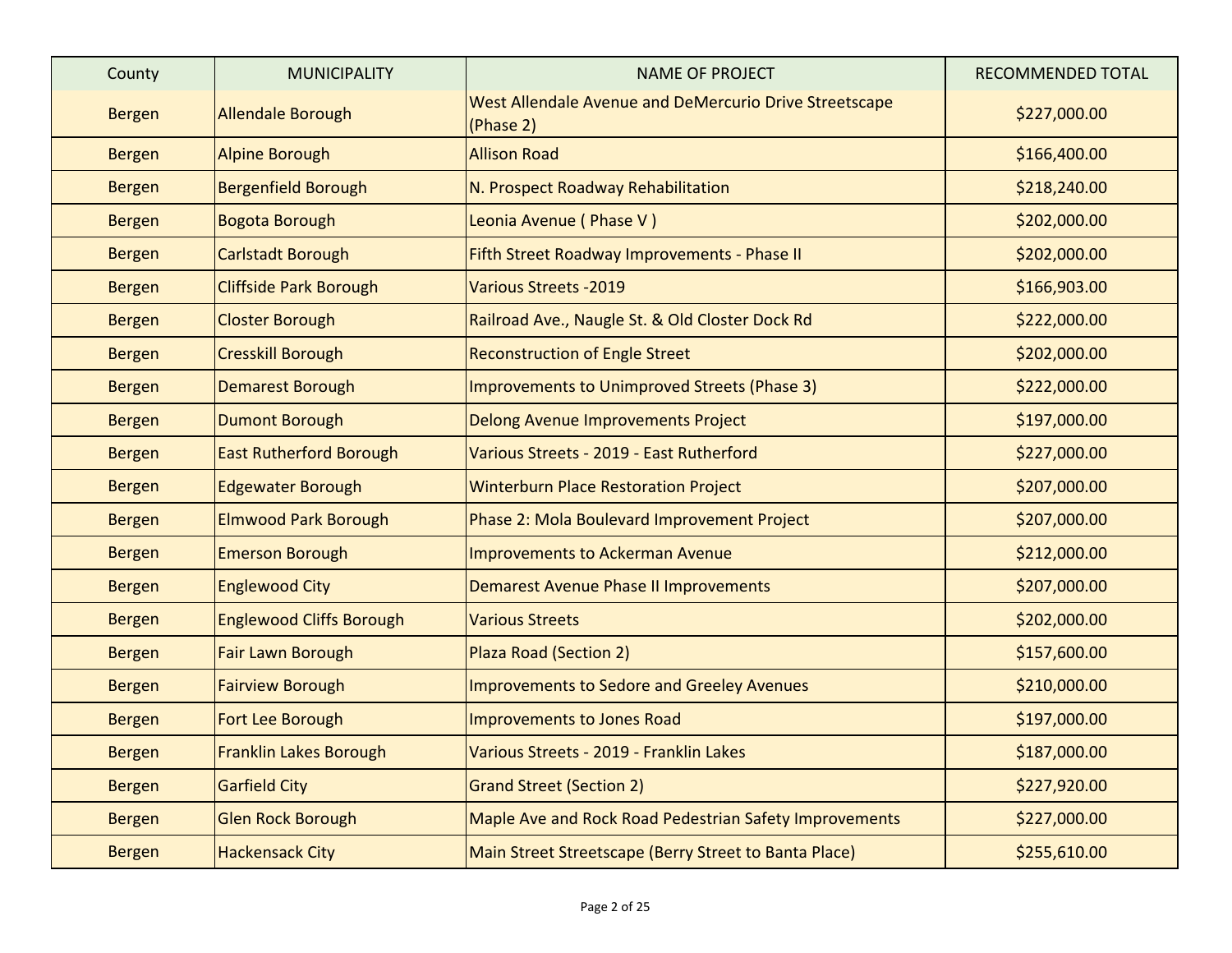| County        | <b>MUNICIPALITY</b>              | <b>NAME OF PROJECT</b>                                                                                 | <b>RECOMMENDED TOTAL</b> |
|---------------|----------------------------------|--------------------------------------------------------------------------------------------------------|--------------------------|
| <b>Bergen</b> | <b>Harrington Park Borough</b>   | <b>Hackensack Avenue Improvements</b>                                                                  | \$202,000.00             |
| <b>Bergen</b> | <b>Hasbrouck Heights Borough</b> | <b>Raymond Street</b>                                                                                  | \$202,000.00             |
| <b>Bergen</b> | <b>Haworth Borough</b>           | <b>Reconstruction ans Safety Improvements to Massachusetts</b><br><b>Avenue and terrace Street</b>     | \$212,000.00             |
| <b>Bergen</b> | <b>Hillsdale Borough</b>         | <b>Reconstruction of St. Nicholas Avenue</b>                                                           | \$192,000.00             |
| <b>Bergen</b> | Ho-Ho-Kus Borough                | Brandywine / Valley Forge Drainage Improvement, Phase 3                                                | \$202,000.00             |
| <b>Bergen</b> | Leonia Borough                   | Broad Avenue Road Resurfacing Project (Section 9)                                                      | \$207,000.00             |
| <b>Bergen</b> | Little Ferry Borough             | <b>Improvement of Grand Street - Section II</b>                                                        | \$117,300.00             |
| <b>Bergen</b> | Lodi Borough                     | <b>First Street Rehabilitation</b>                                                                     | \$226,912.00             |
| <b>Bergen</b> | <b>Lyndhurst Township</b>        | <b>Stuyvesant Avenue</b>                                                                               | \$197,000.00             |
| <b>Bergen</b> | <b>Mahwah Township</b>           | Macarthur Boulevard (Section 6)                                                                        | \$207,000.00             |
| <b>Bergen</b> | Maywood Borough                  | <b>Golf Avenue Roadway Improvements</b>                                                                | \$197,000.00             |
| <b>Bergen</b> | <b>Midland Park Borough</b>      | <b>Erie Avenue (Section 3)</b>                                                                         | \$187,000.00             |
| <b>Bergen</b> | Montvale Borough                 | <b>Various Streets</b>                                                                                 | \$207,000.00             |
| <b>Bergen</b> | Moonachie Borough                | <b>West Commercial Avenue Project (Section 4)</b>                                                      | \$217,000.00             |
| <b>Bergen</b> | <b>New Milford Borough</b>       | Boulevard (Section 9) and Graphic Boulevard (Section 6)                                                | \$207,000.00             |
| <b>Bergen</b> | North Arlington Borough          | <b>Various Streets</b>                                                                                 | \$217,000.00             |
| <b>Bergen</b> | Northvale Borough                | Paris Avenue Streetscape - Section 7                                                                   | \$202,000.00             |
| <b>Bergen</b> | Norwood Borough                  | Fairway Terrace & 17th Street Roadway Improvements                                                     | \$192,000.00             |
| <b>Bergen</b> | Oakland Borough                  | Ramapo Valley Road Pedestrian Safety Improvements                                                      | \$217,000.00             |
| <b>Bergen</b> | <b>Old Tappan Borough</b>        | DeWolf Rd. (4), Russell Ave. (3), Irving St. (3), Howard Dr. (2),<br>Pearl Ct. (2) and Phyllis Dr. (2) | \$217,000.00             |
| <b>Bergen</b> | Oradell Borough                  | Phase 2: Oradell Avenue Roadway Improvements                                                           | \$197,000.00             |
| <b>Bergen</b> | Palisades Park Borough           | <b>East Edsall Boulevard Section 8 Improvements</b>                                                    | \$192,000.00             |
| <b>Bergen</b> | <b>Paramus Borough</b>           | Midland Avenue Improvement Project                                                                     | \$182,000.00             |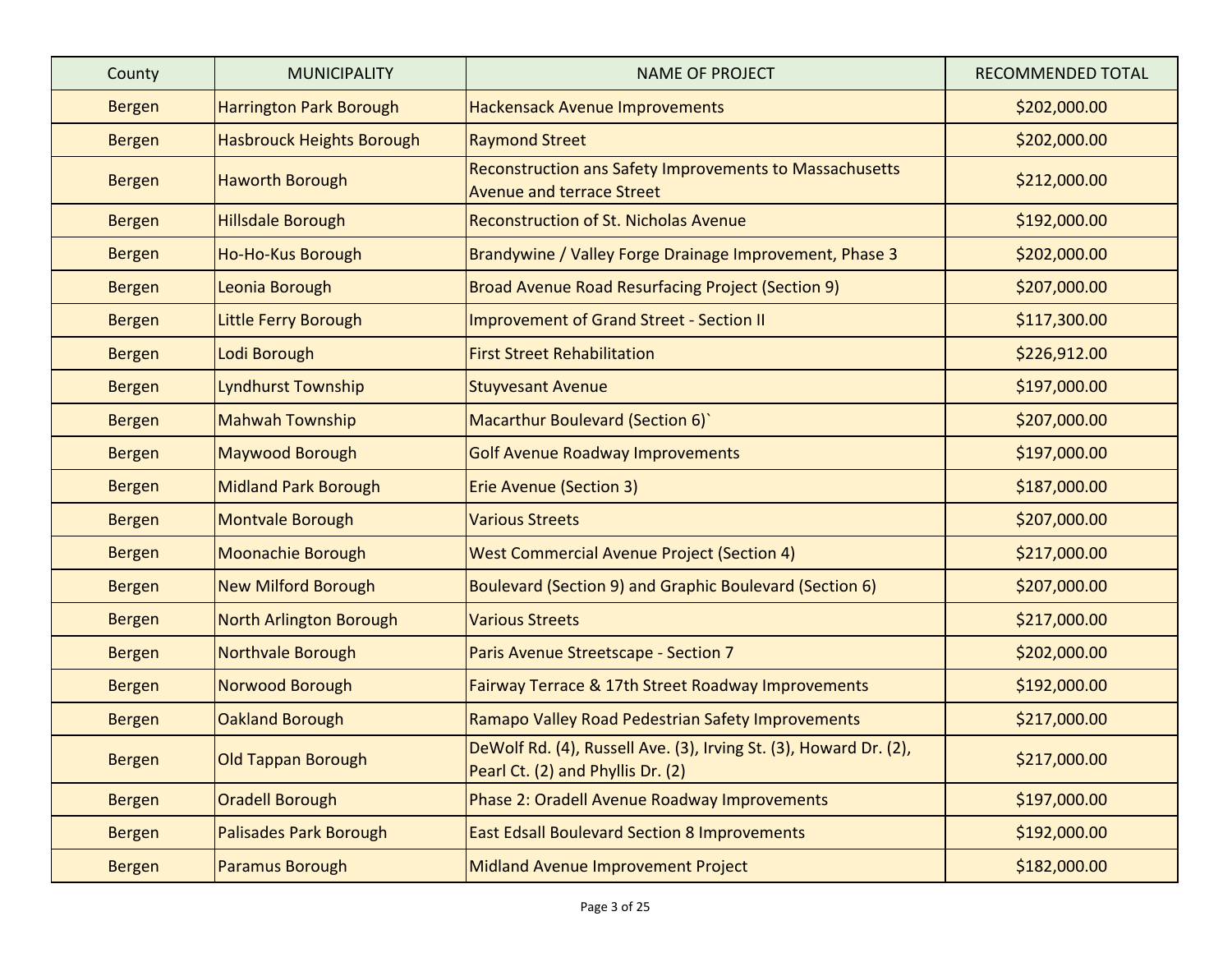| County        | <b>MUNICIPALITY</b>               | <b>NAME OF PROJECT</b>                                                                             | <b>RECOMMENDED TOTAL</b> |
|---------------|-----------------------------------|----------------------------------------------------------------------------------------------------|--------------------------|
| <b>Bergen</b> | Park Ridge Borough                | <b>North 5th Street</b>                                                                            | \$207,000.00             |
| <b>Bergen</b> | <b>Ramsey Borough</b>             | Elbert Street (Section 3) and Myrtle Avenue                                                        | \$222,000.00             |
| <b>Bergen</b> | <b>Ridgefield Borough</b>         | Various Streets - 2019 - Ridgefield                                                                | \$222,000.00             |
| <b>Bergen</b> | <b>Ridgefield Park Village</b>    | <b>Central Avenue</b>                                                                              | \$192,000.00             |
| <b>Bergen</b> | <b>Ridgewood Village</b>          | <b>Spring Avenue Resurfacing</b>                                                                   | \$175,000.00             |
| <b>Bergen</b> | <b>River Edge Borough</b>         | <b>Bogert Road (Section 3)</b>                                                                     | \$212,000.00             |
| <b>Bergen</b> | <b>River Vale Township</b>        | Reconstruction of Rolling Hill Drive/The Plaza and Woodside<br><b>School Access Safety Project</b> | \$207,000.00             |
| <b>Bergen</b> | <b>Rochelle Park Township</b>     | <b>Marinus Street</b>                                                                              | \$182,000.00             |
| <b>Bergen</b> | <b>Rockleigh Borough</b>          | Rose Haven Lane Roadway Improvements Project                                                       | \$187,000.00             |
| <b>Bergen</b> | <b>Rutherford Borough</b>         | <b>Various Streets</b>                                                                             | \$212,000.00             |
| <b>Bergen</b> | Saddle Brook Township             | FY 2019 NJDOT Various Streets Improvements                                                         | \$192,000.00             |
| <b>Bergen</b> | Saddle River Borough              | <b>Arrowhead Lane Bridge</b>                                                                       | \$192,000.00             |
| <b>Bergen</b> | <b>South Hackensack Township</b>  | Phillips Avenue Improvements Project                                                               | \$212,000.00             |
| <b>Bergen</b> | <b>Teaneck Township</b>           | <b>Elizabeth Avenue Rehabilitation Project</b>                                                     | \$217,000.00             |
| <b>Bergen</b> | <b>Tenafly Borough</b>            | <b>Various Streets</b>                                                                             | \$212,000.00             |
| <b>Bergen</b> | <b>Teterboro Borough</b>          | <b>North Street (Section 5)</b>                                                                    | \$222,000.00             |
| <b>Bergen</b> | <b>Upper Saddle River Borough</b> | Old Stone Church Road Improvements                                                                 | \$207,000.00             |
| <b>Bergen</b> | <b>Waldwick Borough</b>           | <b>John Dow Avenue</b>                                                                             | \$202,000.00             |
| <b>Bergen</b> | <b>Wallington Borough</b>         | <b>Various Streets</b>                                                                             | \$202,000.00             |
| <b>Bergen</b> | <b>Washington Township</b>        | Reconstruction of Woodfield Road - Sec. 2                                                          | \$202,000.00             |
| <b>Bergen</b> | <b>Westwood Borough</b>           | <b>Mill Street</b>                                                                                 | \$212,000.00             |
| <b>Bergen</b> | <b>Woodcliff Lake Borough</b>     | <b>Winthrop Drive Improvement Project</b>                                                          | \$173,800.00             |
| <b>Bergen</b> | <b>Wood-Ridge Borough</b>         | 10th Street Phase 2                                                                                | \$192,000.00             |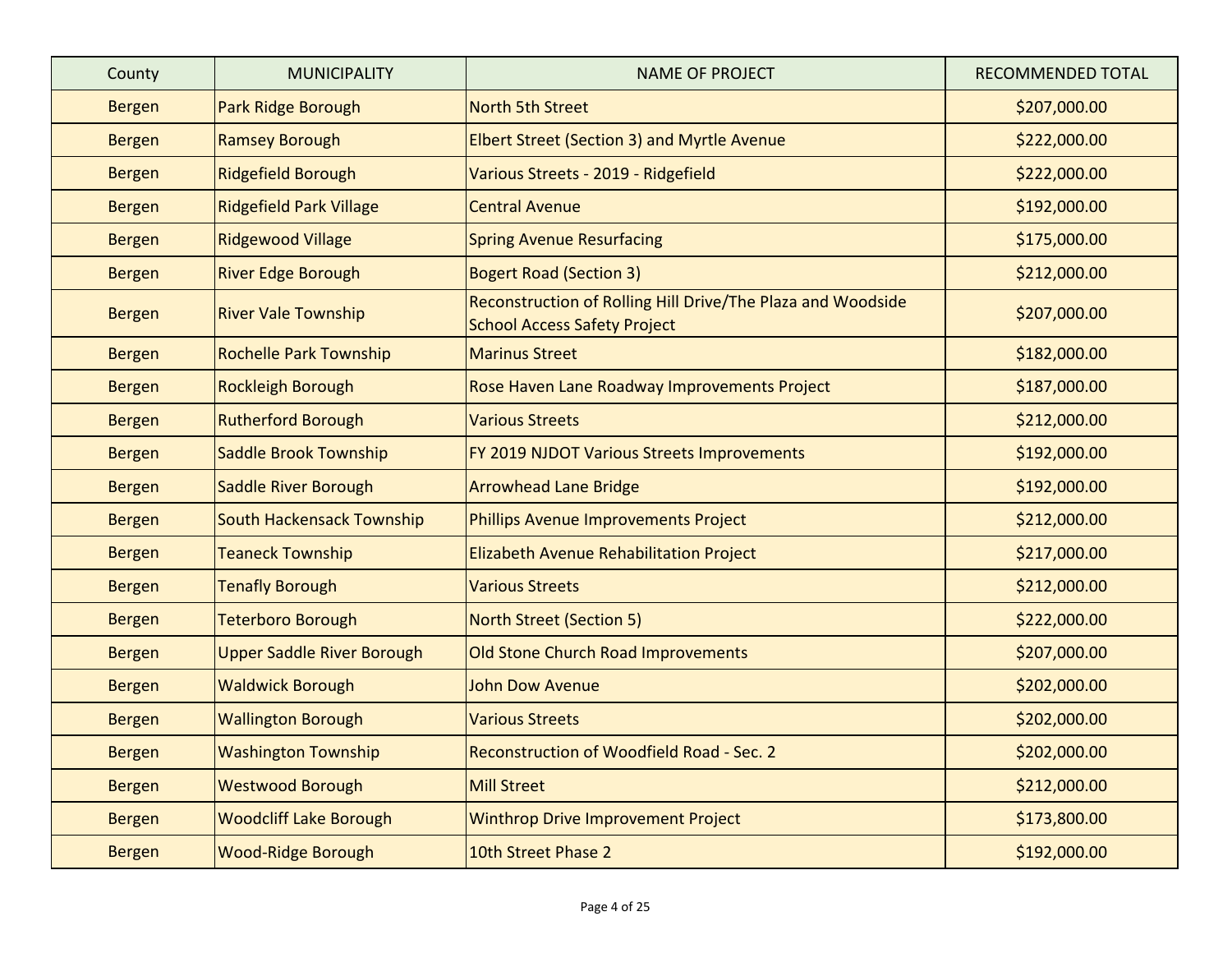| County        | <b>MUNICIPALITY</b>            | <b>NAME OF PROJECT</b>                                                                     | RECOMMENDED TOTAL |
|---------------|--------------------------------|--------------------------------------------------------------------------------------------|-------------------|
| <b>Bergen</b> | <b>Wyckoff Township</b>        | <b>Improvements to Greenwood Avenue</b>                                                    | \$217,000.00      |
|               |                                |                                                                                            | \$14,218,685.00   |
| Burlington    | <b>Bass River Township</b>     | Chips Folly Road                                                                           | \$250,000.00      |
| Burlington    | <b>Beverly City</b>            | 2019 City of Beverly Road Improvement Program                                              | \$260,000.00      |
| Burlington    | <b>Bordentown City</b>         | FY 2019 NJDOT Trust Fund Resurfacing of West Street                                        | \$260,000.00      |
| Burlington    | <b>Bordentown Township</b>     | Ward Avenue Resurfacing Project - Phase 2                                                  | \$252,000.00      |
| Burlington    | <b>Burlington City</b>         | <b>Reconstruction of Various Streets</b>                                                   | \$246,709.00      |
| Burlington    | <b>Burlington Township</b>     | Reconstruction of Elbow Lane                                                               | \$250,000.00      |
| Burlington    | Chesterfield Township          | Sykesville Road Improvements                                                               | \$250,000.00      |
| Burlington    | Cinnaminson Township           | Reconstruction of Union Landing Road, Phase 2                                              | \$252,000.00      |
| Burlington    | Delanco Township               | Township of Delanco Road Improvement Program                                               | \$252,000.00      |
| Burlington    | Delran Township                | Conrow Road Improvements                                                                   | \$255,000.00      |
| Burlington    | <b>Eastampton Township</b>     | W. Railroad Avenue Road Improvements - Phase I                                             | \$200,634.00      |
| Burlington    | <b>Edgewater Park Township</b> | <b>Regency Road Improvements</b>                                                           | \$255,000.00      |
| Burlington    | Evesham Township               | Lincoln Drive North - East and West Improvement Project                                    | \$267,000.00      |
| Burlington    | Florence Township              | Potts Mill Road II Improvement Project                                                     | \$255,000.00      |
| Burlington    | Hainesport Township            | <b>Bancroft Drive Resurfacing Project</b>                                                  | \$250,000.00      |
| Burlington    | Lumberton Township             | <b>Municipal Drive Improvements</b>                                                        | \$250,000.00      |
| Burlington    | Mansfield Township             | FY' 2019 NJDOT Trust Fund Municipal Aid Application - Railraod<br>Avenue & White Pine Road | \$250,000.00      |
| Burlington    | Maple Shade Township           | Collins Lane                                                                               | \$250,000.00      |
| Burlington    | Medford Lakes Borough          | Tabernacle Road Phase I                                                                    | \$238,069.00      |
| Burlington    | Medford Township               | Dixontown Road Improvements                                                                | \$260,000.00      |
| Burlington    | Moorestown Township            | Borton's Landing Road Improvements                                                         | \$250,000.00      |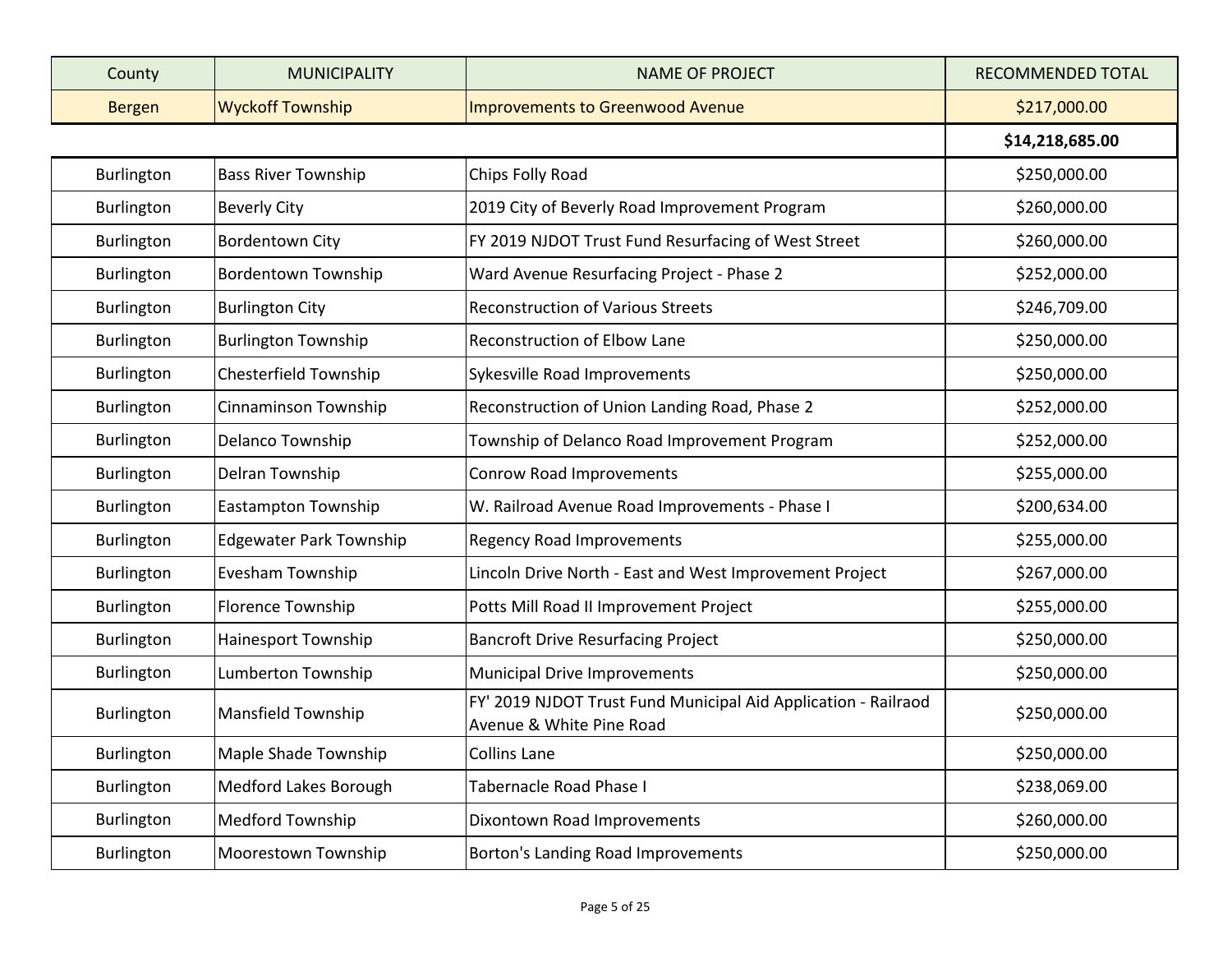| County            | <b>MUNICIPALITY</b>         | <b>NAME OF PROJECT</b>                                                         | <b>RECOMMENDED TOTAL</b> |
|-------------------|-----------------------------|--------------------------------------------------------------------------------|--------------------------|
| Burlington        | Mount Holly Township        | Holly Lane Improvements                                                        | \$271,427.00             |
| Burlington        | Mount Laurel Township       | Union Mill Road Improvements                                                   | \$260,000.00             |
| Burlington        | New Hanover Township        | Bunting Bridge Road Improvements Phase III                                     | \$198,403.00             |
| Burlington        | North Hanover Township      | Springfield Road Improvements                                                  | \$73,990.00              |
| Burlington        | Palmyra Borough             | Temple Boulevard Reconstruction - Phase II                                     | \$260,000.00             |
| Burlington        | Pemberton Borough           | Mary Street Roadway Improvements                                               | \$246,709.00             |
| <b>Burlington</b> | Pemberton Township          | South Lakeshore Drive Roadway Improvements                                     | \$286,904.00             |
| Burlington        | Riverside Township          | New Jersey Avenue & Washington Street Improvements                             | \$250,000.00             |
| Burlington        | <b>Shamong Township</b>     | Grassy Lake Road                                                               | \$255,000.00             |
| Burlington        | Southampton Township        | Hawkin Road Improvements Phase II                                              | \$250,000.00             |
| Burlington        | Springfield Township        | Reconstruction of Island Rd.                                                   | \$155,581.00             |
| <b>Burlington</b> | <b>Tabernacle Township</b>  | Oakshade Road                                                                  | \$246,709.00             |
| Burlington        | <b>Washington Township</b>  | <b>River Road Paving Project</b>                                               | \$184,326.00             |
| Burlington        | <b>Westampton Township</b>  | Lambert Drive and Forceville Drive                                             | \$250,000.00             |
| Burlington        | Willingboro Township        | FY 2019 NJDOT Trust Fund Resurfacing of Garfield Drive (Phase<br>$\parallel$   | \$363,409.00             |
| Burlington        | <b>Woodland Township</b>    | Resurfacing Sooy Place Road Phase 2                                            | \$255,000.00             |
|                   |                             |                                                                                | \$9,060,870.00           |
| Camden            | <b>Audubon Borough</b>      | Reconstruction of W. Graisbury Avenue - Phase V & E. Merchant<br><b>Street</b> | \$250,000.00             |
| Camden            | <b>Audubon Park Borough</b> | Roadway Improvements to Eagle Road                                             | \$125,148.00             |
| Camden            | <b>Barrington Borough</b>   | Roadway Improvements to Commerce Drive Phase 3                                 | \$225,000.00             |
| Camden            | <b>Bellmawr Borough</b>     | <b>Anderson Avenue Improvements</b>                                            | \$275,000.00             |
| Camden            | <b>Berlin Borough</b>       | 2019 Berlin Borough Roadway Improvement Project                                | \$300,000.00             |
| Camden            | <b>Berlin Township</b>      | <b>Improvements to Spruce Avenue</b>                                           | \$186,000.00             |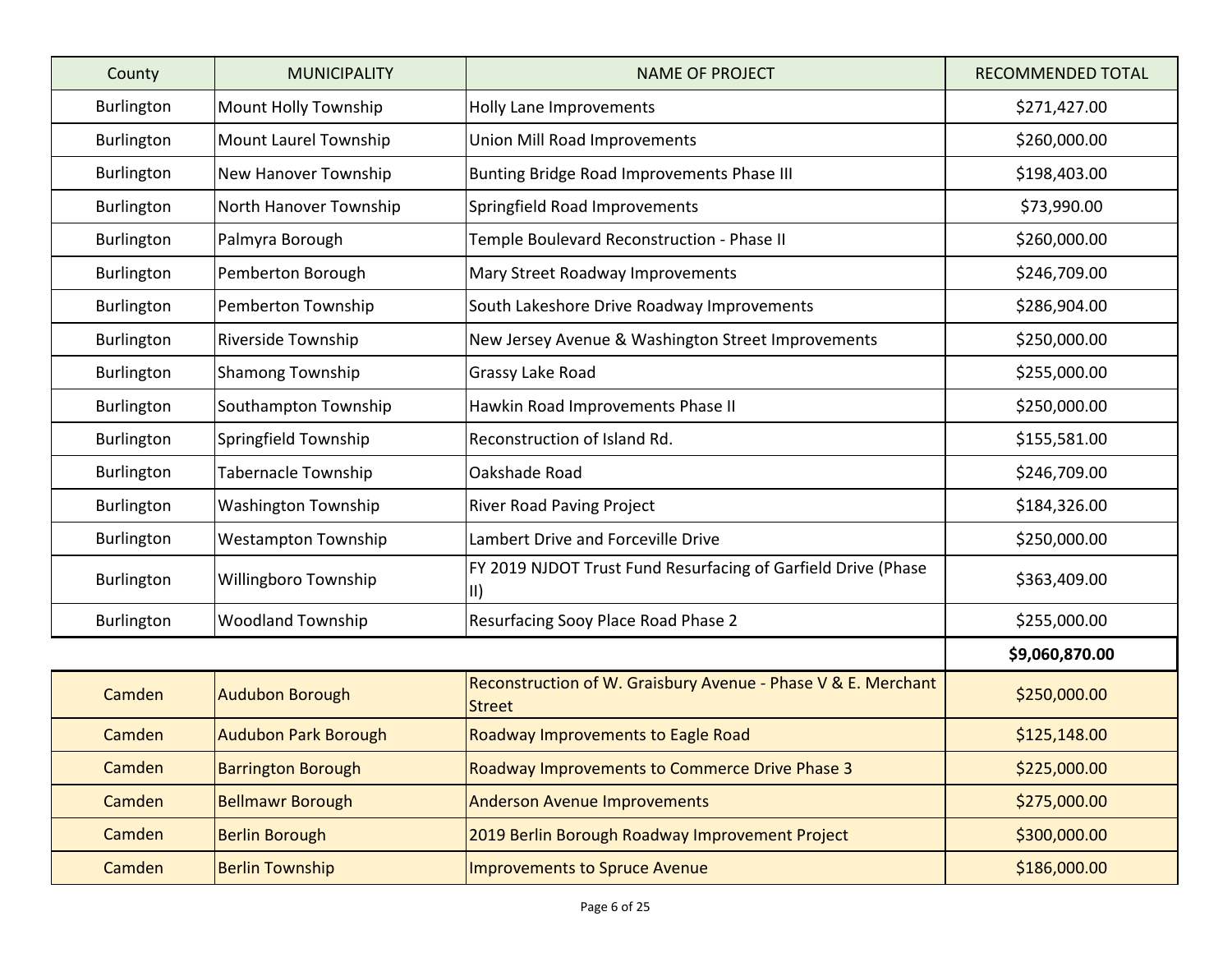| County | <b>MUNICIPALITY</b>           | <b>NAME OF PROJECT</b>                                                           | <b>RECOMMENDED TOTAL</b> |
|--------|-------------------------------|----------------------------------------------------------------------------------|--------------------------|
| Camden | <b>Brooklawn Borough</b>      | <b>Reconstruction of Forth Street</b>                                            | \$225,000.00             |
| Camden | <b>Camden City</b>            | <b>FY2019 Resurfacing of Various Streets</b>                                     | \$1,000,000.00           |
| Camden | <b>Cherry Hill Township</b>   | Cherry Hill Blvd. Phase 2                                                        | \$210,000.00             |
| Camden | <b>Chesilhurst Borough</b>    | Reconstruction of Hayes Avenue & Third Avenue Phase III                          | \$225,000.00             |
| Camden | <b>Clementon Borough</b>      | Reconstruction of Carver Avenue, Naylor Avenue, & Lake Avenue<br><b>Phase II</b> | \$340,000.00             |
| Camden | <b>Collingswood Borough</b>   | <b>Grant Avenue Improvements</b>                                                 | \$250,000.00             |
| Camden | Gibbsboro Borough             | Improvements to Haddon Avenue, Phase 2                                           | \$225,000.00             |
| Camden | <b>Gloucester City</b>        | <b>Reconstruction of Filmore Street</b>                                          | \$312,395.00             |
| Camden | <b>Gloucester Township</b>    | <b>Reconstruction of Kelly Driver Road</b>                                       | \$373,757.00             |
| Camden | <b>Haddon Heights Borough</b> | Reconstruction of Devon Avenue & West High Street - Phase V                      | \$400,000.00             |
| Camden | <b>Haddon Township</b>        | <b>Buckner Avenue, Phase 2</b>                                                   | \$275,000.00             |
| Camden | <b>Haddonfield Borough</b>    | <b>Reconstruction of Prospect Road</b>                                           | \$275,000.00             |
| Camden | Hi-Nella Borough              | <b>Wykagyl Road &amp; Muscoday Traffic Circle</b>                                | \$130,000.00             |
| Camden | <b>Laurel Springs Borough</b> | Laurel Springs Road Improvement Project                                          | \$222,000.00             |
| Camden | Lawnside Borough              | <b>Center Oak Avenue Resurfacing</b>                                             | \$68,000.00              |
| Camden | <b>Lindenwold Borough</b>     | <b>Repaving of Linden Town</b>                                                   | \$355,162.00             |
| Camden | Magnolia Borough              | Multi-Use Trails at Albertson Memorial Park                                      | \$236,000.00             |
| Camden | <b>Merchantville Borough</b>  | 2019 Road Program                                                                | \$225,000.00             |
| Camden | <b>Mount Ephraim Borough</b>  | Resurfacing of Idora Ave & Charles St                                            | \$225,000.00             |
| Camden | Oaklyn Borough                | <b>Improvements to Hillcrest Avenue</b>                                          | \$225,000.00             |
| Camden | Pennsauken Township           | FY' 2019 NJDOT Municipal Aid Resurfacing of John Tipton Blvd.                    | \$315,598.00             |
| Camden | Pine Hill Borough             | <b>Reconstruction of West 6th Avenue</b>                                         | \$275,000.00             |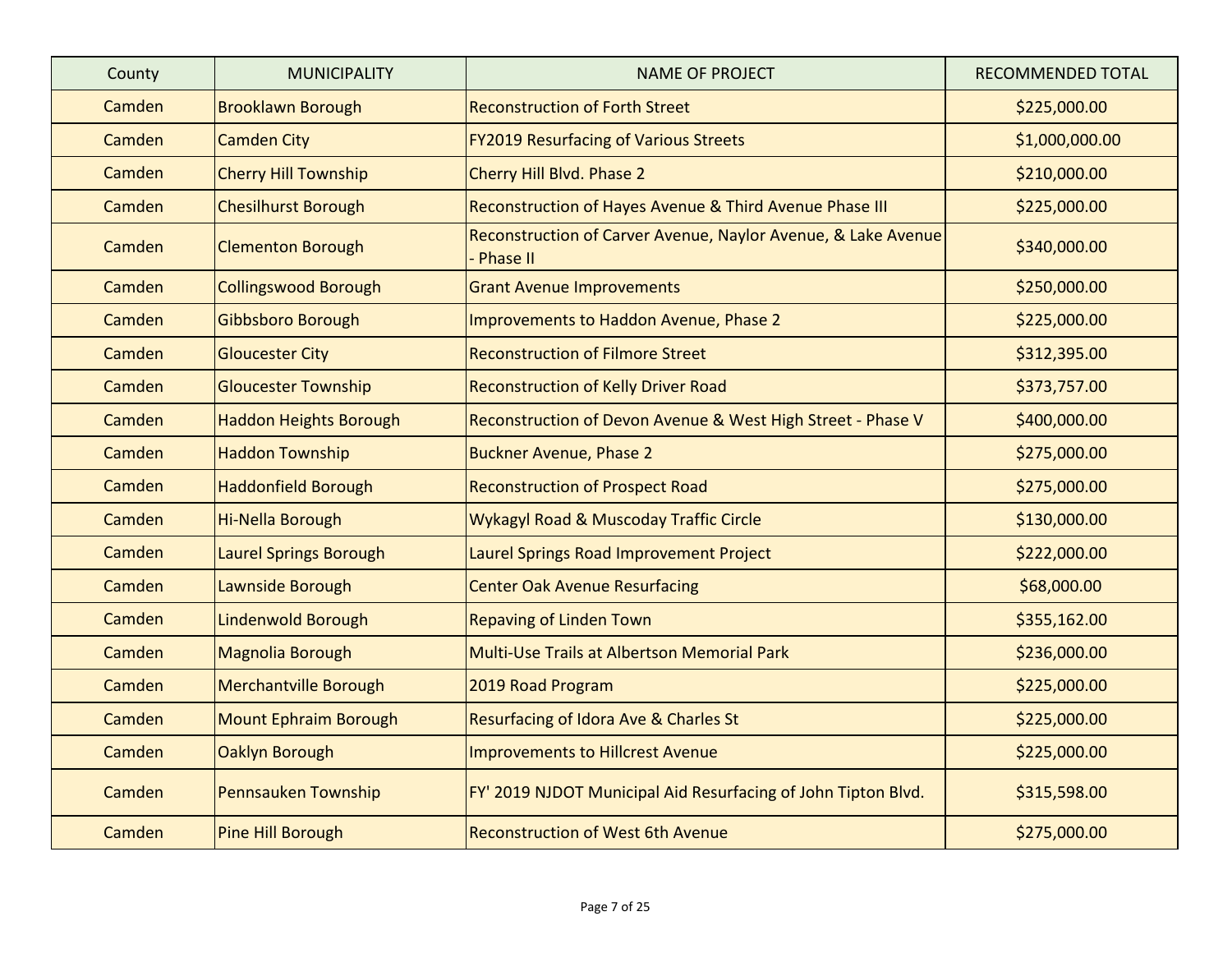| County   | <b>MUNICIPALITY</b>         | <b>NAME OF PROJECT</b>                                                               | <b>RECOMMENDED TOTAL</b> |
|----------|-----------------------------|--------------------------------------------------------------------------------------|--------------------------|
| Camden   | <b>Runnemede Borough</b>    | Road Program - Shissler Circle - Ph 2, S. Woodland Ave., and S.<br>and N. Rowand Ave | \$375,000.00             |
| Camden   | Somerdale Borough           | <b>Improvements to Crestwood Avenue</b>                                              | \$300,000.00             |
| Camden   | <b>Stratford Borough</b>    | <b>Reconstruction of Evergreen Road</b>                                              | \$225,000.00             |
| Camden   | <b>Voorhees Township</b>    | Kirkbride Road Improvements                                                          | \$190,000.00             |
| Camden   | <b>Waterford Township</b>   | <b>Maple Ave Roadway Improvements</b>                                                | \$210,000.00             |
| Camden   | <b>Winslow Township</b>     | Wyndham Hill Pavement Preservation Project                                           | \$316,452.00             |
| Camden   | <b>Woodlynne Borough</b>    | Reconstruction of Parker Avenue, Chestnut Avenue, & Linden<br>Avenue                 | \$300,000.00             |
|          |                             |                                                                                      | \$9,665,512.00           |
| Cape May | Avalon Borough              | Reconstruction of 68th Street                                                        | \$150,000.00             |
| Cape May | Cape May City               | Reconstruction of Pennsylvania Avenue                                                | \$200,000.00             |
| Cape May | Cape May Point Borough      | Pearl, Brainard and Yale Avenues                                                     | \$160,000.00             |
| Cape May | Dennis Township             | Reconstruction of Academy Road                                                       | \$80,000.00              |
| Cape May | Lower Township              | Roseann Avenue Roadway and Utility Improvements, Phase 3                             | \$160,000.00             |
| Cape May | Middle Township             | South Fourth Street Reconstruction                                                   | \$125,699.00             |
| Cape May | North Wildwood City         | Reconstruction of East 22nd Avenue                                                   | \$200,000.00             |
| Cape May | Ocean City                  | West Avenue 26th to 32nd                                                             | \$240,000.00             |
| Cape May | Sea Isle City               | Resurfacing of Central Avenue                                                        | \$150,000.00             |
| Cape May | <b>Stone Harbor Borough</b> | Reconstruction of 88th Street                                                        | \$200,000.00             |
| Cape May | <b>Upper Township</b>       | Reconstruction of Commonwealth Ave - Phase 2                                         | \$150,000.00             |
| Cape May | West Cape May Borough       | <b>Reconstruction of West Drive</b>                                                  | \$240,000.00             |
| Cape May | West Wildwood Borough       | Reconstruction of G Avenue                                                           | \$160,000.00             |
| Cape May | Wildwood City               | <b>Reconstruction of Hand Avenue</b>                                                 | \$185,444.00             |
| Cape May | Wildwood Crest Borough      | Reconstruction of Trenton Avenue                                                     | \$160,000.00             |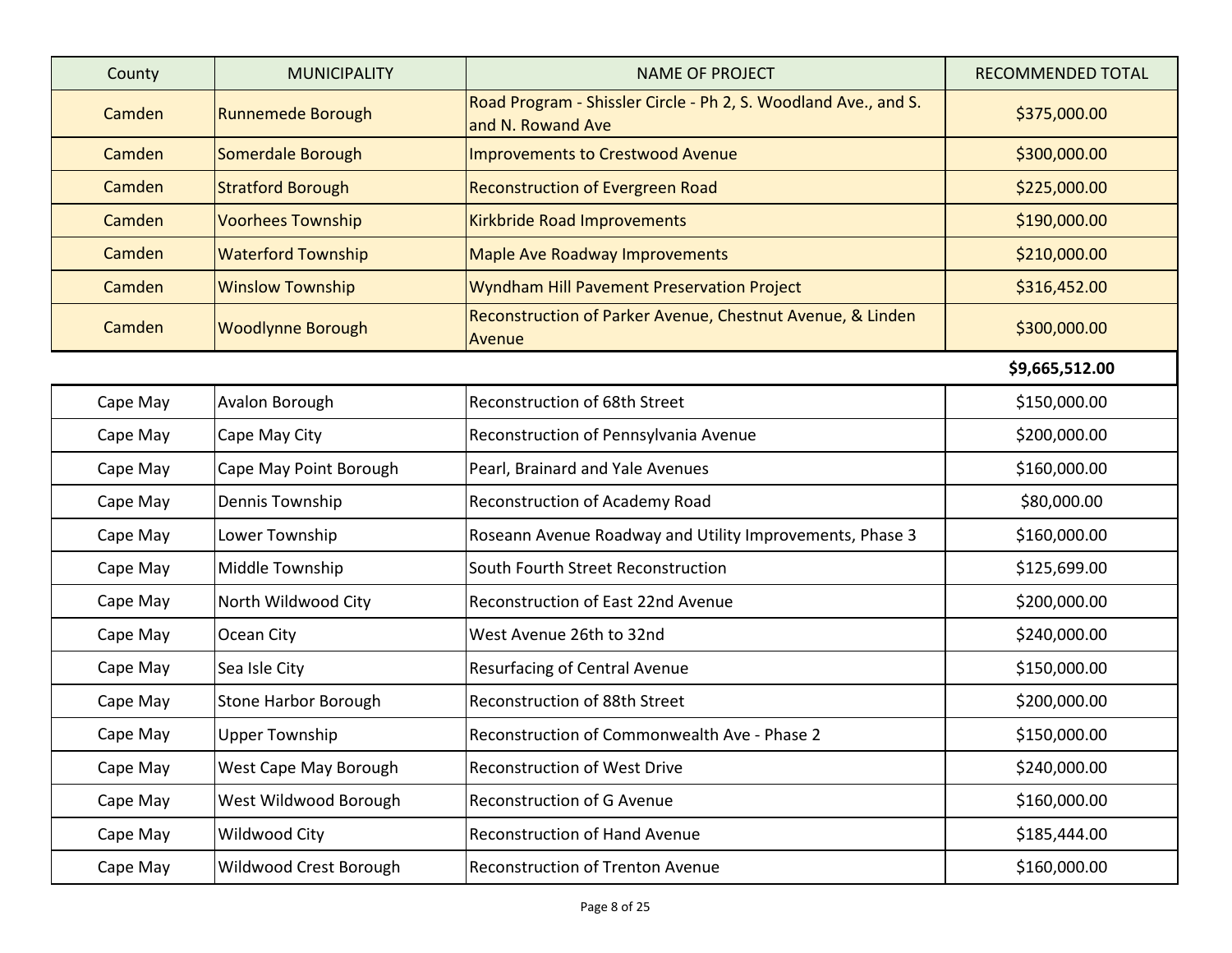| County   | <b>MUNICIPALITY</b> | <b>NAME OF PROJECT</b>                  | RECOMMENDED TOTAL |
|----------|---------------------|-----------------------------------------|-------------------|
| Cape May | Woodbine Borough    | <b>IReconstruction of Sumner Avenue</b> | \$200,000.00      |

**\$2,761,143.00** 

| Cumberland   | <b>Bridgeton City</b>               | <b>Spruce Street Reconstruction</b>                                            | \$461,896.00   |
|--------------|-------------------------------------|--------------------------------------------------------------------------------|----------------|
| Cumberland   | <b>Commercial Township</b>          | Reconstruction of Whittier Drive, Iris Road, and Magnolia Drive                | \$291,164.00   |
| Cumberland   | <b>Deerfield Township</b>           | <b>Garrison Road Resurfacing</b>                                               | \$241,164.00   |
| Cumberland   | <b>Downe Township</b>               | <b>DELAWARE AVENUE</b>                                                         | \$200,816.00   |
| Cumberland   | <b>Fairfield Township</b>           | Copin Drive, Duchess Place, Seena Drive, Lee Drive and Barend<br><b>Street</b> | \$251,164.00   |
| Cumberland   | <b>Greenwich Township</b>           | <b>Bayside Road and Miller Road Resurfacing</b>                                | \$232,248.00   |
| Cumberland   | <b>Hopewell Township</b>            | <b>Cassidy Court Resurfacing</b>                                               | \$137,972.00   |
| Cumberland   | Lawrence Township                   | <b>Lummistown Road Section III Resurfacing</b>                                 | \$271,164.00   |
| Cumberland   | <b>Maurice River Township</b>       | <b>Reconstruction of Newell Road - Phase 2</b>                                 | \$224,679.00   |
| Cumberland   | <b>Millville City</b>               | Columbine Avenue Roadway Improvements                                          | \$269,264.00   |
| Cumberland   | <b>Stow Creek Township</b>          | <b>Frank Davis Road Resurfacing</b>                                            | \$241,164.00   |
| Cumberland   | <b>Upper Deerfield Township</b>     | Roberts Avenue, Charles Avenue and Pleasant Drive<br>Reconstruction            | \$251,164.00   |
| Cumberland   | <b>Vineland City</b>                | <b>Resurfacing of Forest Grove Road</b>                                        | \$373,479.00   |
|              |                                     |                                                                                | \$3,447,338.00 |
| <b>Essex</b> | <b>Belleville Township</b>          | 2019 Various Roadway Improvements Project                                      | \$619,040.00   |
| <b>Essex</b> | <b>Bloomfield Town Township</b>     | Glenwood Avenue Improvements                                                   | \$539,807.00   |
| <b>Essex</b> | Caldwell Borough Township           | MA-2019-Various Streets-2019-Caldwell                                          | \$675,000.00   |
| <b>Essex</b> | <b>Cedar Grove Township</b>         | Ozone Avenue                                                                   | \$255,000.00   |
| <b>Essex</b> | East Orange City                    | Various Streets - 2019 - East Orange                                           | \$963,027.00   |
| <b>Essex</b> | <b>Essex Fells Borough Township</b> | Devon Road Roadway Improvements                                                | \$450,000.00   |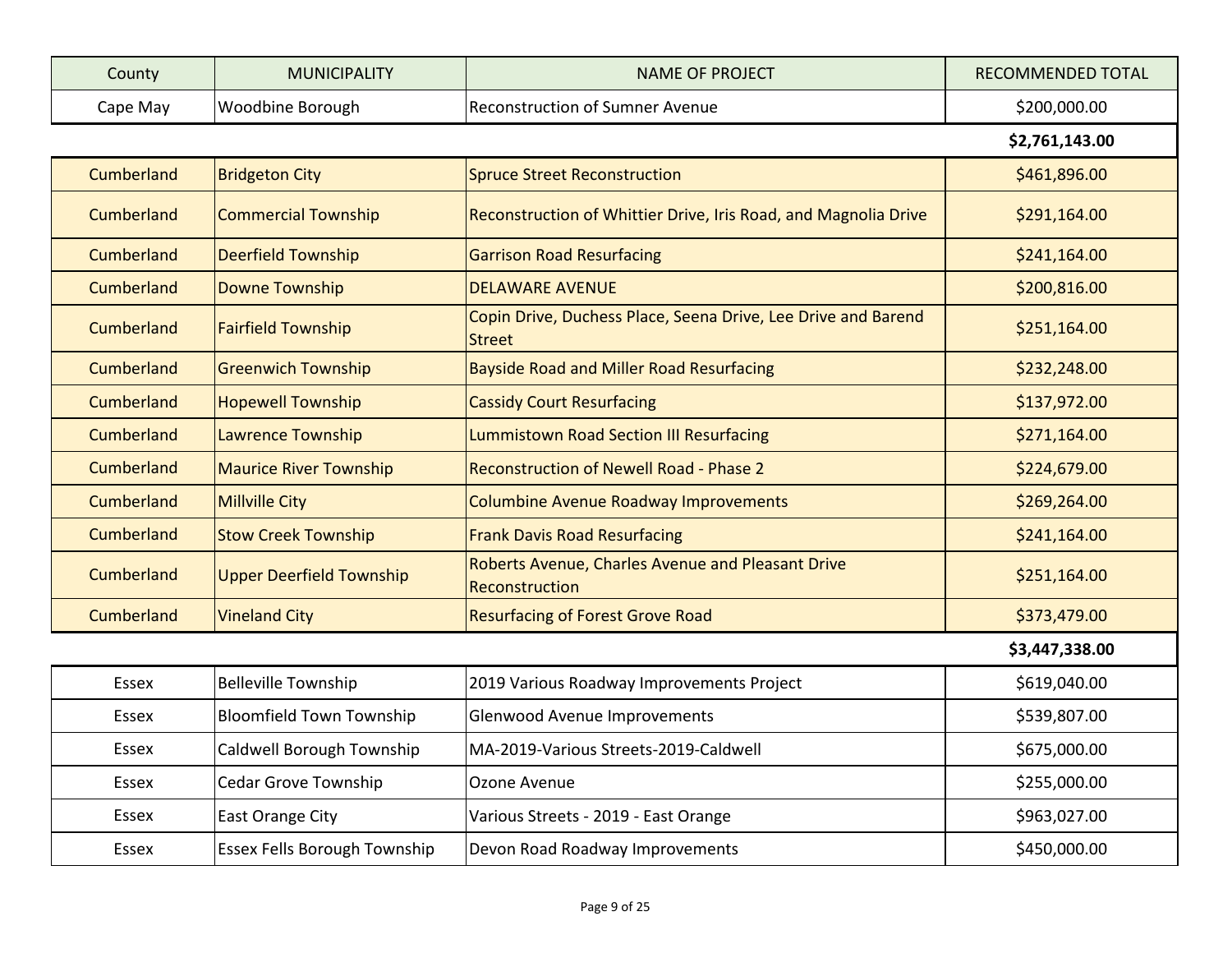| County       | <b>MUNICIPALITY</b>            | <b>NAME OF PROJECT</b>                                | <b>RECOMMENDED TOTAL</b> |
|--------------|--------------------------------|-------------------------------------------------------|--------------------------|
| Essex        | <b>Fairfield Township</b>      | <b>Stewart Place and Evans Street</b>                 | \$325,000.00             |
| <b>Essex</b> | Glen Ridge Borough Township    | Various Streets - 2019 - Glen Ridge                   | \$550,000.00             |
| Essex        | Irvington Township             | 2019 Trust Resurfacing Program                        | \$1,012,585.00           |
| <b>Essex</b> | Livingston Township            | Sycamore Avenue - Section One                         | \$435,000.00             |
| Essex        | Maplewood Township             | Various                                               | \$450,000.00             |
| Essex        | Millburn Township              | <b>Mountain View Road</b>                             | \$185,000.00             |
| Essex        | <b>Montclair Township</b>      | Trinity Place & Myrtle Avenue Roadway Improvements    | \$391,467.00             |
| <b>Essex</b> | <b>Newark City</b>             | Various Streets - 2019 - Newark (35 Locations, MA-19) | \$2,924,466.00           |
| Essex        | North Caldwell Borough         | <b>Brookside Terrace (Section 3)</b>                  | \$340,000.00             |
| Essex        | Nutley Township                | <b>Grant Avenue</b>                                   | \$424,193.00             |
| Essex        | Orange City Township           | Various Streets - 2019 - Orange                       | \$848,312.00             |
| Essex        | Roseland Borough               | <b>Conover Avenue</b>                                 | \$124,000.00             |
| Essex        | South Orange Village Township  | <b>Grove Road Improvements</b>                        | \$300,000.00             |
| Essex        | Verona Township                | Lynwood Road                                          | \$525,000.00             |
| Essex        | West Caldwell Township         | <b>Various Streets</b>                                | \$500,000.00             |
| <b>Essex</b> | West Orange Town Township      | Dogwood Dr. and Dogwood Rd. Improvement Project       | \$620,000.00             |
|              |                                |                                                       | \$13,456,897.00          |
| Gloucester   | <b>Clayton Borough</b>         | <b>Walnut Street Roadway Improvements</b>             | \$270,000.00             |
| Gloucester   | <b>Deptford Township</b>       | <b>Resurfacing of Cattell Road</b>                    | \$240,000.00             |
| Gloucester   | <b>East Greenwich Township</b> | Quaker Road Resurfacing Project                       | \$270,000.00             |
| Gloucester   | <b>Elk Township</b>            | <b>Stanger Avenue</b>                                 | \$270,000.00             |
| Gloucester   | <b>Franklin Township</b>       | Dutch Mill Road Resurfacing - Phase IV                | \$225,000.00             |
| Gloucester   | Glassboro Borough              | <b>Hollybush Drive Roadway Improvements</b>           | \$236,225.00             |
| Gloucester   | <b>Harrison Township</b>       | Reconstruction of Jackson Road - Phase 2              | \$270,000.00             |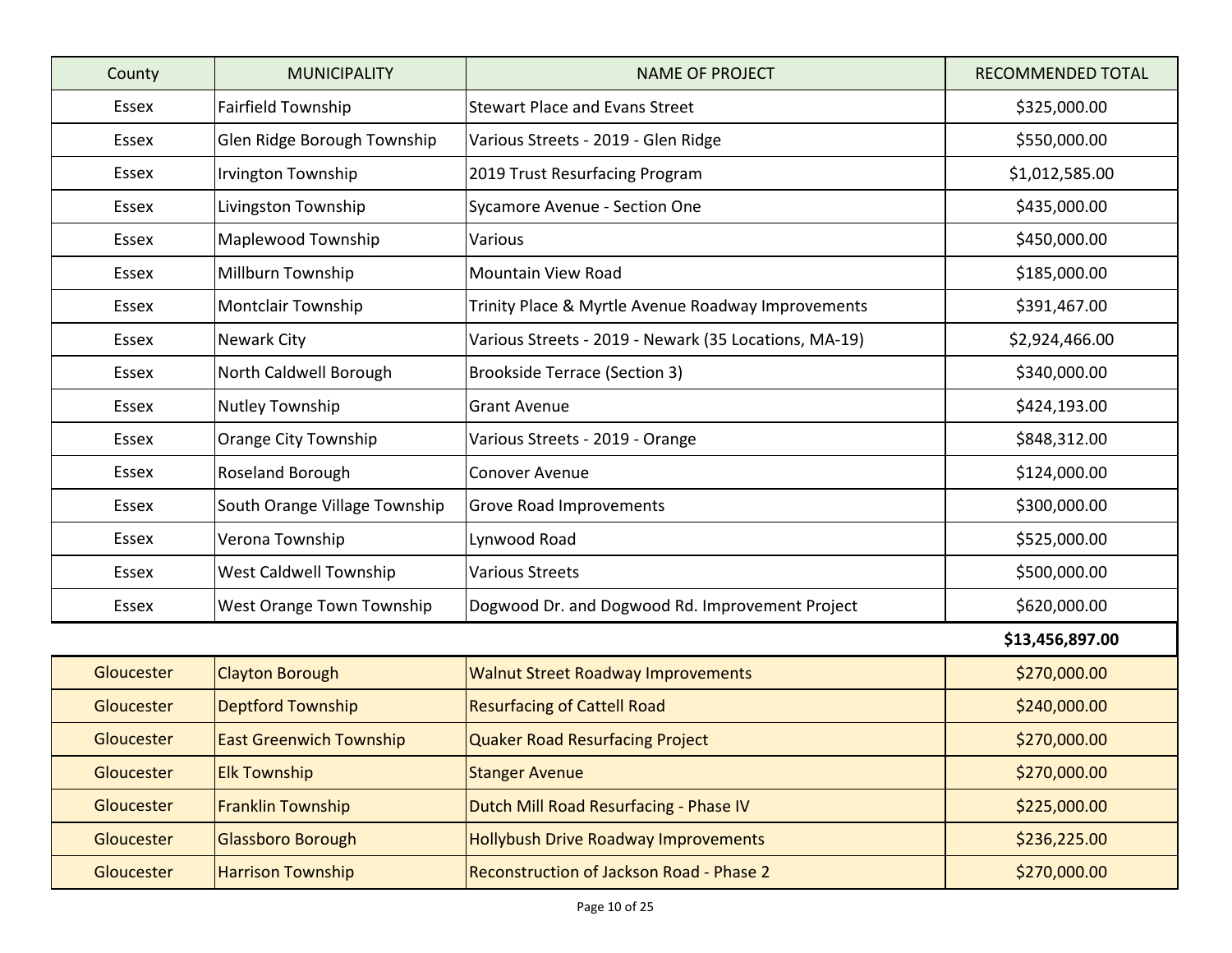| County     | <b>MUNICIPALITY</b>             | <b>NAME OF PROJECT</b>                                                                        | RECOMMENDED TOTAL |
|------------|---------------------------------|-----------------------------------------------------------------------------------------------|-------------------|
| Gloucester | <b>Logan Township</b>           | Township Line Road Roadway Improvement, Phase 3                                               | \$245,000.00      |
| Gloucester | Mantua Township                 | <b>Reconstruction East Warren Avenue</b>                                                      | \$196,000.00      |
| Gloucester | Monroe Township                 | <b>Main Street Roadway Improvements</b>                                                       | \$288,084.00      |
| Gloucester | National Park Borough           | Resurfacing of Columbia Blvd, Beach Hill Road, and Pine Avenue                                | \$270,000.00      |
| Gloucester | <b>Newfield Borough</b>         | <b>Columbia Avenue Reconstruction</b>                                                         | \$225,000.00      |
| Gloucester | Paulsboro Borough               | <b>West Washington Street Roadway Improvements</b>                                            | \$270,000.00      |
| Gloucester | Pitman Borough                  | Resurfacing of Glen Lake Avenue, Seneca Avenue and Adams<br>Avenue                            | \$270,000.00      |
| Gloucester | <b>South Harrison Township</b>  | Reconstruction of Ferrell Road & Lincoln Road                                                 | \$270,000.00      |
| Gloucester | <b>Swedesboro Borough</b>       | FY 2019 Municipal Aid: Bridgeport Avenue                                                      | \$240,000.00      |
| Gloucester | <b>Washington Township</b>      | <b>Resurfacing of Hurffville Road</b>                                                         | \$245,000.00      |
| Gloucester | <b>Wenonah Borough</b>          | Roadway Improvements to South Marion Avenue                                                   | \$265,000.00      |
| Gloucester | <b>West Deptford Township</b>   | <b>Resurfacing of Jessup Road</b>                                                             | \$200,000.00      |
| Gloucester | <b>Westville Borough</b>        | <b>Reconstruction of Hazel Avenue</b>                                                         | \$254,000.00      |
| Gloucester | <b>Woodbury City</b>            | <b>Railroad Avenue</b>                                                                        | \$180,000.00      |
| Gloucester | <b>Woodbury Heights Borough</b> | <b>Central Avenue Roadway Improvements</b>                                                    | \$245,000.00      |
| Gloucester | <b>Woolwich Township</b>        | <b>Improvements to Various Streets</b>                                                        | \$200,000.00      |
|            |                                 |                                                                                               | \$5,644,309.00    |
| Hudson     | <b>Bayonne City</b>             | Various Streets - 2019 - Bayonne                                                              | \$840,760.00      |
| Hudson     | <b>Guttenberg Town</b>          | Bergenline Avenue Intersection Improvements                                                   | \$700,000.00      |
| Hudson     | <b>Harrison Town</b>            | Various Streets - 2019 - Harrison Central Ave, First St. Harrison<br>Ave. Jersey & Warren St. | \$750,000.00      |
| Hudson     | Hoboken City                    | Roadway Preservation - Various Streets                                                        | \$937,945.00      |
| Hudson     | Jersey City                     | <b>Grand Street Improvements Project</b>                                                      | \$2,079,311.00    |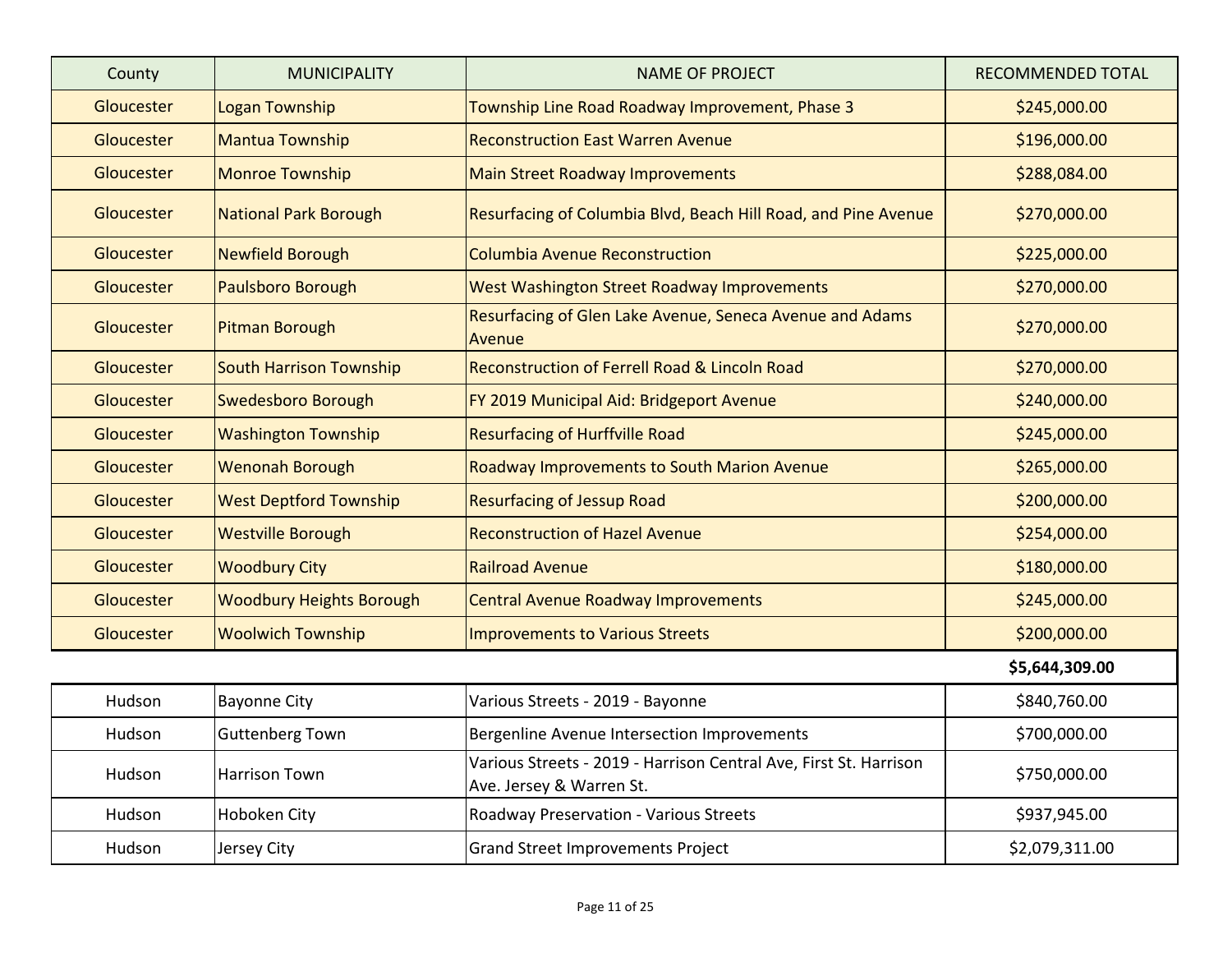| County           | <b>MUNICIPALITY</b>         | <b>NAME OF PROJECT</b>                                                     | RECOMMENDED TOTAL |
|------------------|-----------------------------|----------------------------------------------------------------------------|-------------------|
| Hudson           | <b>Kearny Town</b>          | Kearny Avenue Roadway Improvements                                         | \$612,602.00      |
| Hudson           | North Bergen Township       | Various Streets - 2019 - North Bergen                                      | \$582,081.00      |
| Hudson           | <b>Secaucus Town</b>        | Franklin Street Roadway Preservation                                       | \$450,000.00      |
| Hudson           | <b>Union City</b>           | <b>Various Streets</b>                                                     | \$443,878.00      |
| Hudson           | Weehawken Township          | 2019 Various Roadway Improvements Project                                  | \$455,446.00      |
| Hudson           | West New York Town          | Broadway & 62nd St                                                         | \$757,980.00      |
|                  |                             |                                                                            | \$8,610,003.00    |
| <b>Hunterdon</b> | <b>Alexandria Township</b>  | <b>Schaaf Road Section I</b>                                               | \$185,000.00      |
| Hunterdon        | <b>Bethlehem Township</b>   | <b>Iron Bridge Road</b>                                                    | \$185,000.00      |
| <b>Hunterdon</b> | <b>Bloomsbury Borough</b>   | Main Street Improvements Phase IV                                          | \$175,000.00      |
| Hunterdon        | <b>Califon Borough</b>      | <b>River Road Improvements</b>                                             | \$150,000.00      |
| Hunterdon        | <b>Clinton Town</b>         | Georges Place Roadway Improvement Project                                  | \$97,900.00       |
| Hunterdon        | <b>Clinton Township</b>     | Grayrock Rd, Fairview Ave, Fulper Pl and Fulper Aly<br><b>Improvements</b> | \$175,000.00      |
| <b>Hunterdon</b> | <b>Delaware Township</b>    | Improvements to Sanford Road                                               | \$150,000.00      |
| Hunterdon        | <b>East Amwell Township</b> | Linvale Road Improvement Project - Section II                              | \$175,000.00      |
| Hunterdon        | <b>Flemington Borough</b>   | Hopewell Avenue Road Improvement Project                                   | \$212,110.00      |
| Hunterdon        | <b>Frenchtown Borough</b>   | Milford Road Improvement Project - Section I                               | \$185,000.00      |
| Hunterdon        | <b>Glen Gardner Borough</b> | Sanatorium Road Improvement Section 1                                      | \$160,330.00      |
| <b>Hunterdon</b> | <b>Hampton Borough</b>      | Main Street Improvement Project - Phase 2                                  | \$160,330.00      |
| Hunterdon        | <b>High Bridge Borough</b>  | Washington Avenue Improvement Project - Section III                        | \$175,000.00      |
| Hunterdon        | <b>Holland Township</b>     | <b>Bellis Road - Phase III</b>                                             | \$150,000.00      |
| Hunterdon        | <b>Kingwood Township</b>    | <b>Ridge Road Section Two</b>                                              | \$150,000.00      |
| Hunterdon        | Lambertville City           | <b>George Street - Phase 2</b>                                             | \$160,330.00      |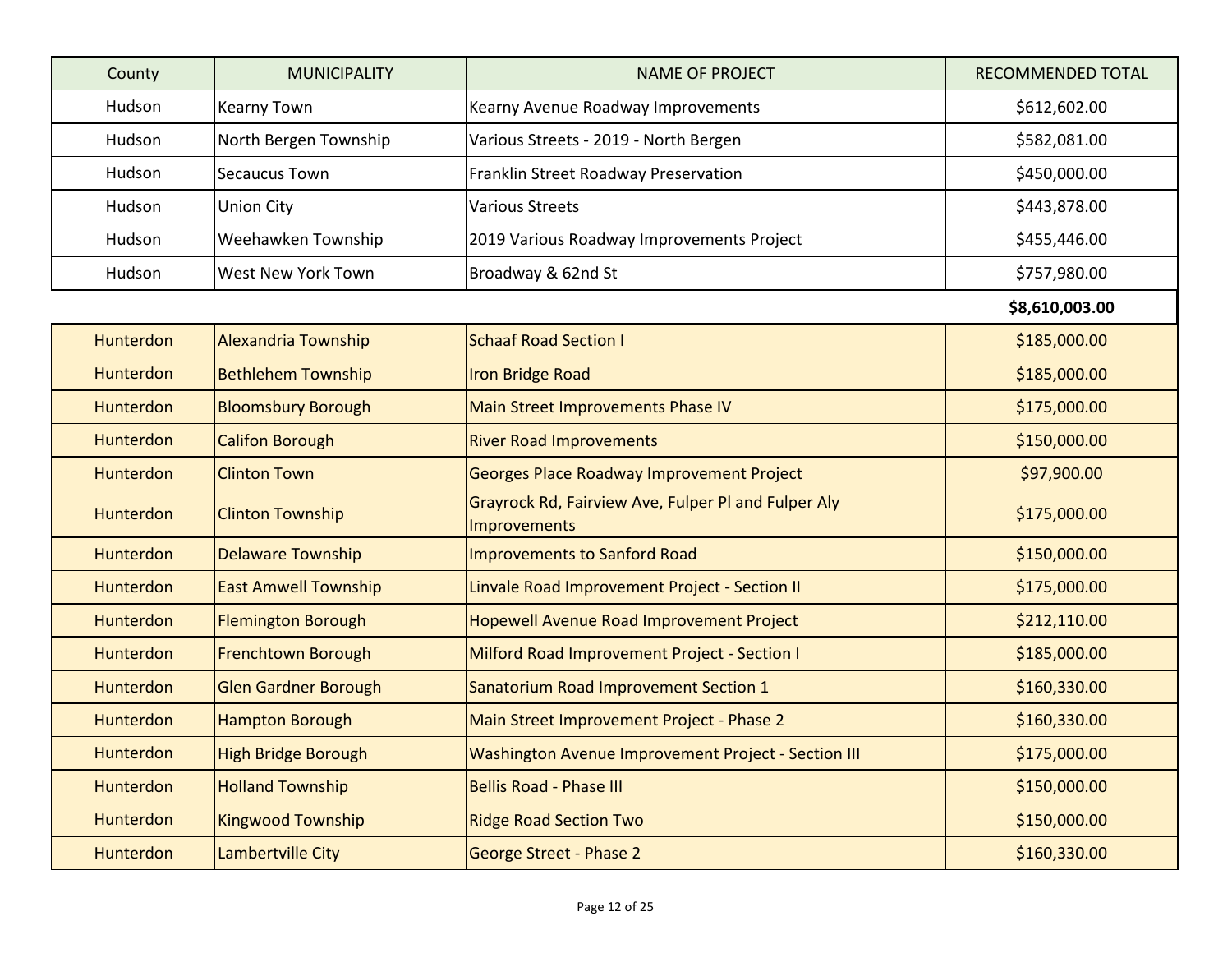| County           | <b>MUNICIPALITY</b>         | <b>NAME OF PROJECT</b>                                                              | <b>RECOMMENDED TOTAL</b> |
|------------------|-----------------------------|-------------------------------------------------------------------------------------|--------------------------|
| <b>Hunterdon</b> | Lebanon Borough             | <b>Cokesbury Road Resurfacing Project</b>                                           | \$76,000.00              |
| Hunterdon        | Lebanon Township            | <b>Anthony Road Improvements 2019</b>                                               | \$210,000.00             |
| <b>Hunterdon</b> | <b>Milford Borough</b>      | <b>Green Street Roadway Improvement Project</b>                                     | \$138,000.00             |
| <b>Hunterdon</b> | <b>Raritan Township</b>     | <b>Case Boulevard Resurfacing</b>                                                   | \$185,000.00             |
| <b>Hunterdon</b> | <b>Readington Township</b>  | Old Highway Route 28 Improvements                                                   | \$175,000.00             |
| <b>Hunterdon</b> | Tewksbury Township          | <b>Resurfacing Homestead Road</b>                                                   | \$185,000.00             |
| Hunterdon        | <b>Union Township</b>       | <b>Baptist Church Road Section 1 Roadway Improvements</b>                           | \$165,134.00             |
| <b>Hunterdon</b> | <b>West Amwell Township</b> | Mill Road Improvement Project                                                       | \$150,000.00             |
|                  |                             |                                                                                     | \$3,930,134.00           |
| Mercer           | East Windsor Township       | Dutch Neck Road Rehabilitation Morrison Avenue Rehabilitation                       | \$393,575.00             |
| Mercer           | <b>Ewing Township</b>       | FY' 2019 NJDOT Trust Fund Resurfacing of Scenic Drive                               | \$550,000.00             |
| Mercer           | Hamilton Township           | PAXSON AVENUE 2019 ROAD IMPROVEMENT                                                 | \$545,000.00             |
| Mercer           | <b>Hightstown Borough</b>   | Improvements to Springcrest Drive, Glen Drive, Taylor Avenue,<br>and Spruce Street. | \$600,000.00             |
| Mercer           | Hopewell Borough            | North Greenwood Avenue Road Improvements                                            | \$392,260.00             |
| Mercer           | <b>Hopewell Township</b>    | Roadway Improvements Scotch Road                                                    | \$600,000.00             |
| Mercer           | Lawrence Township           | Road Improvement Program (Denow Road)                                               | \$605,000.00             |
| Mercer           | Pennington Borough          | Reconstruction of Burd Street Phase 3                                               | \$618,149.00             |
| Mercer           | Princeton                   | Improvement of Witherspoon Street                                                   | \$610,000.00             |
| Mercer           | Robbinsville Township       | Meadowbrook Road Trail Connection                                                   | \$207,750.00             |
| Mercer           | <b>Trenton City</b>         | CITY OF TRENTON 2019 ROADWAY PRESERVATION - PROJECT #1                              | \$1,163,151.00           |
| Mercer           | West Windsor Township       | SOUTHFIELD ROAD ROADWAY RECONSTRUCTION                                              | \$605,000.00             |
|                  |                             |                                                                                     | \$6,889,885.00           |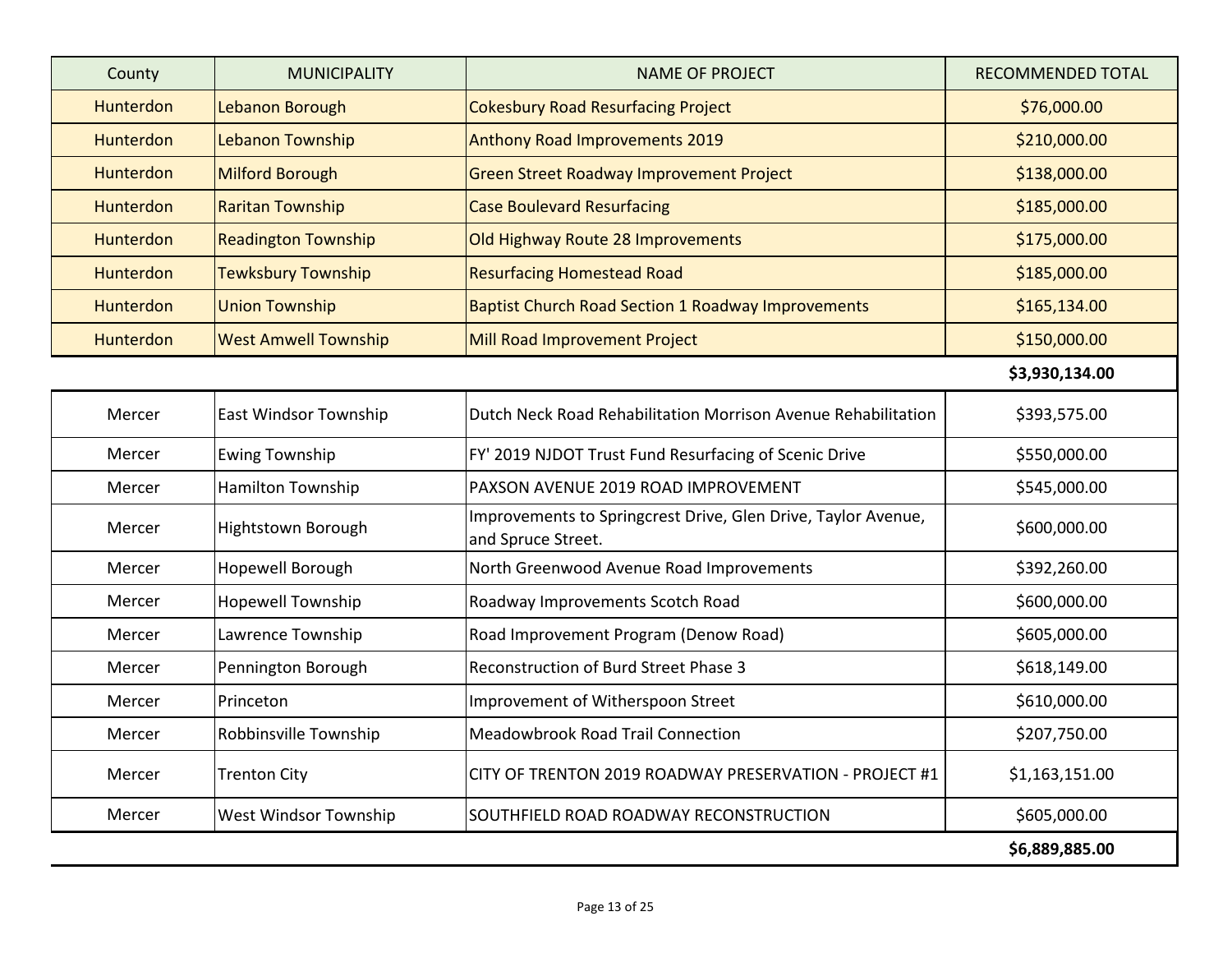| County           | <b>MUNICIPALITY</b>             | <b>NAME OF PROJECT</b>                                                            | RECOMMENDED TOTAL |
|------------------|---------------------------------|-----------------------------------------------------------------------------------|-------------------|
| <b>Middlesex</b> | <b>Carteret Borough</b>         | Arts District Streetscape Improvements Phase II                                   | \$591,631.00      |
| <b>Middlesex</b> | <b>Cranbury Township</b>        | <b>Brick Yard Road</b>                                                            | \$570,200.00      |
| <b>Middlesex</b> | Dunellen Borough                | South Madison Avenue Roadway Improvements                                         | \$583,316.00      |
| <b>Middlesex</b> | <b>East Brunswick Township</b>  | <b>Old Stage Road Resurfacing</b>                                                 | \$530,008.00      |
| <b>Middlesex</b> | <b>Edison Township</b>          | <b>Grove Avenue Rehabilitation Project</b>                                        | \$527,200.00      |
| <b>Middlesex</b> | <b>Helmetta Borough</b>         | 2019 Road Improvements Old Forge Road                                             | \$373,210.00      |
| <b>Middlesex</b> | <b>Highland Park Borough</b>    | Improvements to Cherry Street and South Park and South<br><b>Adelaide Avenues</b> | \$596,550.00      |
| <b>Middlesex</b> | Jamesburg Borough               | Oakland Road, Lake Street - Lake Side, and Ridgeview Road -<br><b>Phase II</b>    | \$472,200.00      |
| <b>Middlesex</b> | <b>Metuchen Borough</b>         | 2019 Various Roadway Improvements Project                                         | \$583,316.00      |
| <b>Middlesex</b> | Middlesex Borough               | 2019 Road Improvements Harris Avenue, Ashland Road & Fisher<br>Avenue             | \$557,200.00      |
| <b>Middlesex</b> | <b>Milltown Borough</b>         | <b>Tracey Drive Area Improvements</b>                                             | \$508,200.00      |
| <b>Middlesex</b> | <b>Monroe Township</b>          | Schoolhouse Road - Pedestrian & Roadway Improvements                              | \$557,200.00      |
| <b>Middlesex</b> | <b>New Brunswick City</b>       | <b>HANDY STREET</b>                                                               | \$535,871.00      |
| <b>Middlesex</b> | <b>North Brunswick Township</b> | Roadway Improvements to Raider Road                                               | \$570,200.00      |
| <b>Middlesex</b> | <b>Old Bridge Township</b>      | <b>OBT: MORGANVILLE ROAD RESURFACING</b>                                          | \$341,510.00      |
| <b>Middlesex</b> | <b>Perth Amboy City</b>         | Roadway Improvements for State Street & Lewis street                              | \$387,561.00      |
| <b>Middlesex</b> | <b>Piscataway Township</b>      | <b>Morris Avenue Roadway Improvements</b>                                         | \$557,200.00      |
| <b>Middlesex</b> | <b>Plainsboro Township</b>      | <b>Grovers Mill Road Improvements</b>                                             | \$508,200.00      |
| <b>Middlesex</b> | Sayreville Borough              | <b>Ernston Road Roadway Improvements</b>                                          | \$401,350.00      |
| <b>Middlesex</b> | <b>South Amboy City</b>         | S Broadway, Roadway and Pedestrian Improvements                                   | \$607,164.00      |
| <b>Middlesex</b> | South Brunswick Township        | <b>Major Road Roadway Improvements</b>                                            | \$276,000.00      |
| <b>Middlesex</b> | South Plainfield Borough        | St. Nicholas                                                                      | \$542,200.00      |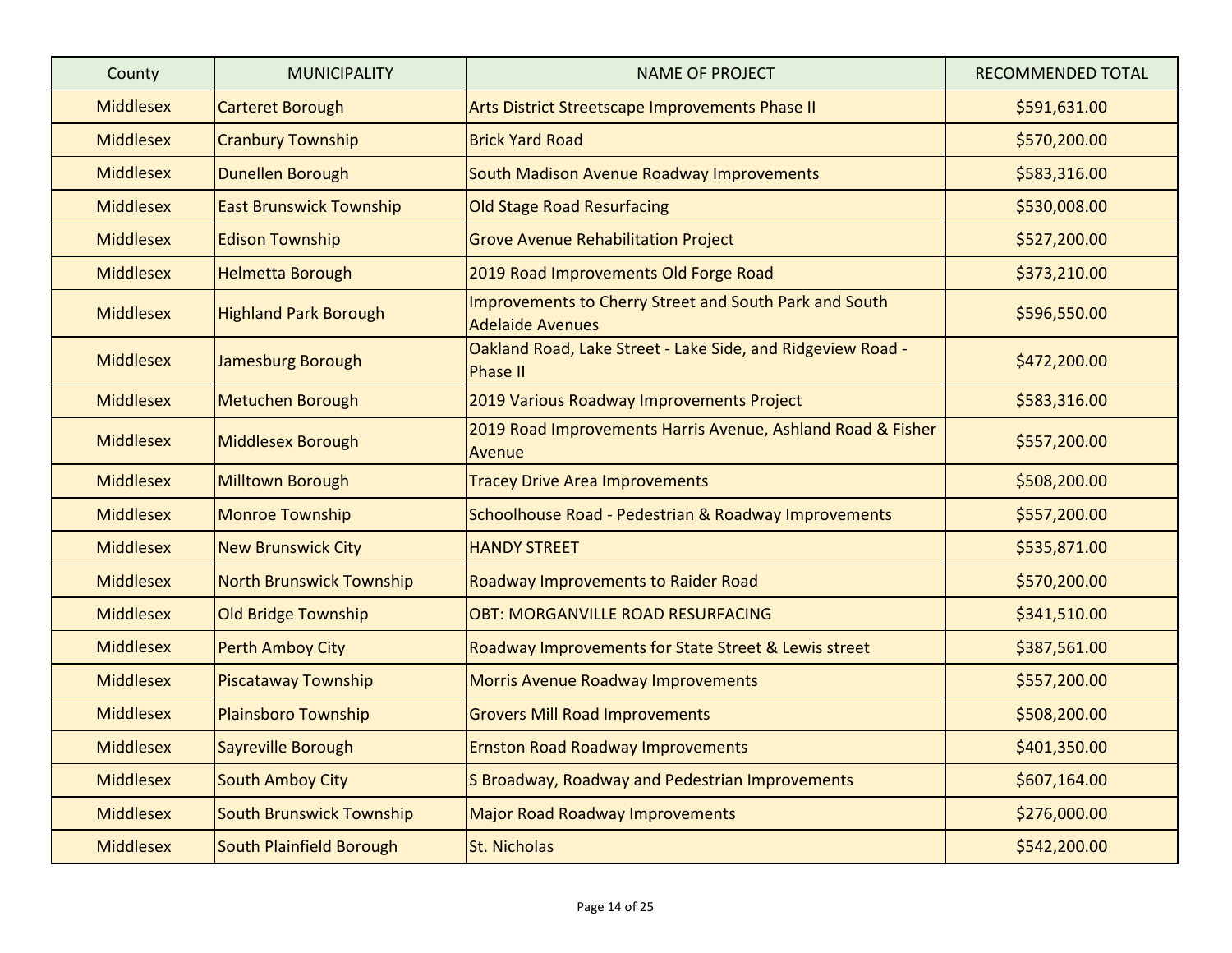| County           | <b>MUNICIPALITY</b>               | <b>NAME OF PROJECT</b>                                                  | RECOMMENDED TOTAL |
|------------------|-----------------------------------|-------------------------------------------------------------------------|-------------------|
| <b>Middlesex</b> | <b>South River Borough</b>        | Improvements to Albourne Street                                         | \$542,200.00      |
| <b>Middlesex</b> | <b>Spotswood Borough</b>          | <b>Improvements to Adirondack Avenue</b>                                | \$542,200.00      |
| <b>Middlesex</b> | <b>Woodbridge Township</b>        | Colonia Blvd. PHASE 1, Milling/Resurfacing                              | \$482,000.00      |
|                  |                                   |                                                                         | \$12,743,887.00   |
| Monmouth         | Aberdeen Township                 | County Road Improvements - Phase 4                                      | \$275,000.00      |
| Monmouth         | Allenhurst Borough                | <b>Corlies Avenue</b>                                                   | \$275,000.00      |
| Monmouth         | Allentown Borough                 | Improvements to Pondview Drive                                          | \$225,000.00      |
| Monmouth         | <b>Asbury Park City</b>           | <b>Memorial Drive Improvements</b>                                      | \$339,686.00      |
| Monmouth         | <b>Atlantic Highlands Borough</b> | 2019 Road Improvement Program - Phase II                                | \$315,000.00      |
| Monmouth         | Avon-By-The-Sea Borough           | Improvements to Municipal Parking Areas Improvements to<br>Poole Avenue | \$275,000.00      |
| Monmouth         | Belmar Borough                    | 2019 Various Streets                                                    | \$260,000.00      |
| Monmouth         | <b>Bradley Beach Borough</b>      | Ocean Park Avenue - Phase II                                            | \$243,000.00      |
| Monmouth         | <b>Brielle Borough</b>            | Improvements to Union Lane - Phase II                                   | \$200,000.00      |
| Monmouth         | <b>Colts Neck Township</b>        | Improvements to Bucks Mill Road Phase 2                                 | \$290,000.00      |
| Monmouth         | Deal Borough                      | FY2019 Roadway Improvement Program                                      | \$315,000.00      |
| Monmouth         | Eatontown Borough                 | Industrial Way West Resurfacing                                         | \$300,157.00      |
| Monmouth         | Englishtown Borough               | <b>Hamilton Street Reconstruction</b>                                   | \$150,000.00      |
| Monmouth         | Fair Haven Borough                | Improvements to Harrison Avenue                                         | \$260,000.00      |
| Monmouth         | Farmingdale Borough               | 2019 Roadway Improvement Program                                        | \$225,000.00      |
| Monmouth         | Freehold Borough                  | <b>Bannard Street Roadway Improvements</b>                              | \$250,000.00      |
| Monmouth         | Freehold Township                 | Iron Bridge Road - Phase I                                              | \$240,000.00      |
| Monmouth         | Hazlet Township                   | Laurel Avenue Phase IV                                                  | \$200,000.00      |
| Monmouth         | <b>Highlands Borough</b>          | 2018 Road Improvement Program                                           | \$225,000.00      |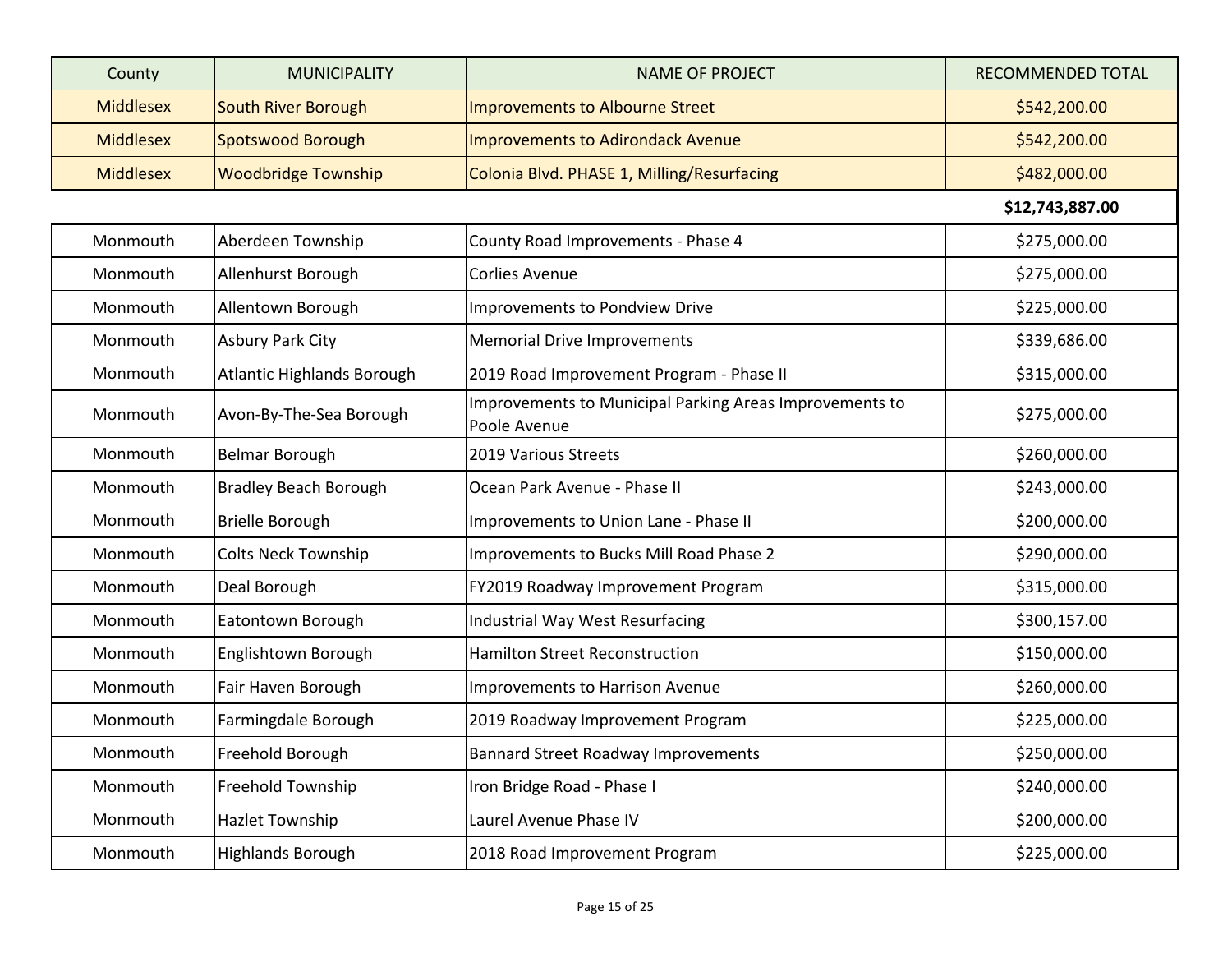| County   | <b>MUNICIPALITY</b>      | <b>NAME OF PROJECT</b>                                   | <b>RECOMMENDED TOTAL</b> |
|----------|--------------------------|----------------------------------------------------------|--------------------------|
| Monmouth | <b>Holmdel Township</b>  | Crawfords Corner Road Reconstruction Phase IV            | \$225,000.00             |
| Monmouth | <b>Howell Township</b>   | <b>Howell Road</b>                                       | \$250,000.00             |
| Monmouth | Interlaken Borough       | Improvements to Rona Street and Woodmere Avenue          | \$200,000.00             |
| Monmouth | Keansburg Borough        | Highland. Blvd. Roadway Improvements - Phase II          | \$260,000.00             |
| Monmouth | Keyport Borough          | 2019 Road Program                                        | \$325,000.00             |
| Monmouth | Lake Como Borough        | Improvements to 17th Avenue and Oak Terrace              | \$240,000.00             |
| Monmouth | Little Silver Borough    | Markham Place                                            | \$275,000.00             |
| Monmouth | Loch Arbour Village      | Euclid Avenue Phase IV                                   | \$137,000.00             |
| Monmouth | Long Branch City         | N/A                                                      | \$80,699.00              |
| Monmouth | Manalapan Township       | Resurfacing of Gordons Corner Road - FY2019              | \$225,000.00             |
| Monmouth | Manasquan Borough        | East Main Street Phase II Improvements                   | \$290,000.00             |
| Monmouth | <b>Marlboro Township</b> | 2019 Marlboro Road Program.                              | \$300,000.00             |
| Monmouth | Matawan Borough          | <b>Overhill Road Improvements</b>                        | \$260,000.00             |
| Monmouth | Middletown Township      | <b>Holland Road Improvements</b>                         | \$275,000.00             |
| Monmouth | Millstone Township       | Improvements to Disbrow Hill Road                        | \$225,000.00             |
| Monmouth | Monmouth Beach Borough   | <b>Rehabilitation of Patten Avenue</b>                   | \$250,000.00             |
| Monmouth | <b>Neptune City</b>      | Improvements to Hawthorne and Woodland Avenues           | \$251,045.00             |
| Monmouth | Neptune Township         | Improvements to North Riverside Drive                    | \$196,439.00             |
| Monmouth | Ocean Township           | Deal Road                                                | \$315,000.00             |
| Monmouth | Oceanport Borough        | Main Street Phase 3 and Bridgewaters Drive Improvements  | \$200,000.00             |
| Monmouth | Red Bank Borough         | <b>Broad Street Resurfacing Project</b>                  | \$290,000.00             |
| Monmouth | Roosevelt Borough        | Improvements to Farm Lane                                | \$240,000.00             |
| Monmouth | Rumson Borough           | West River Road Curb & Sidewalk Improvements - Phase III | \$340,000.00             |
| Monmouth | Sea Girt Borough         | The Plaza Streetscape                                    | \$325,000.00             |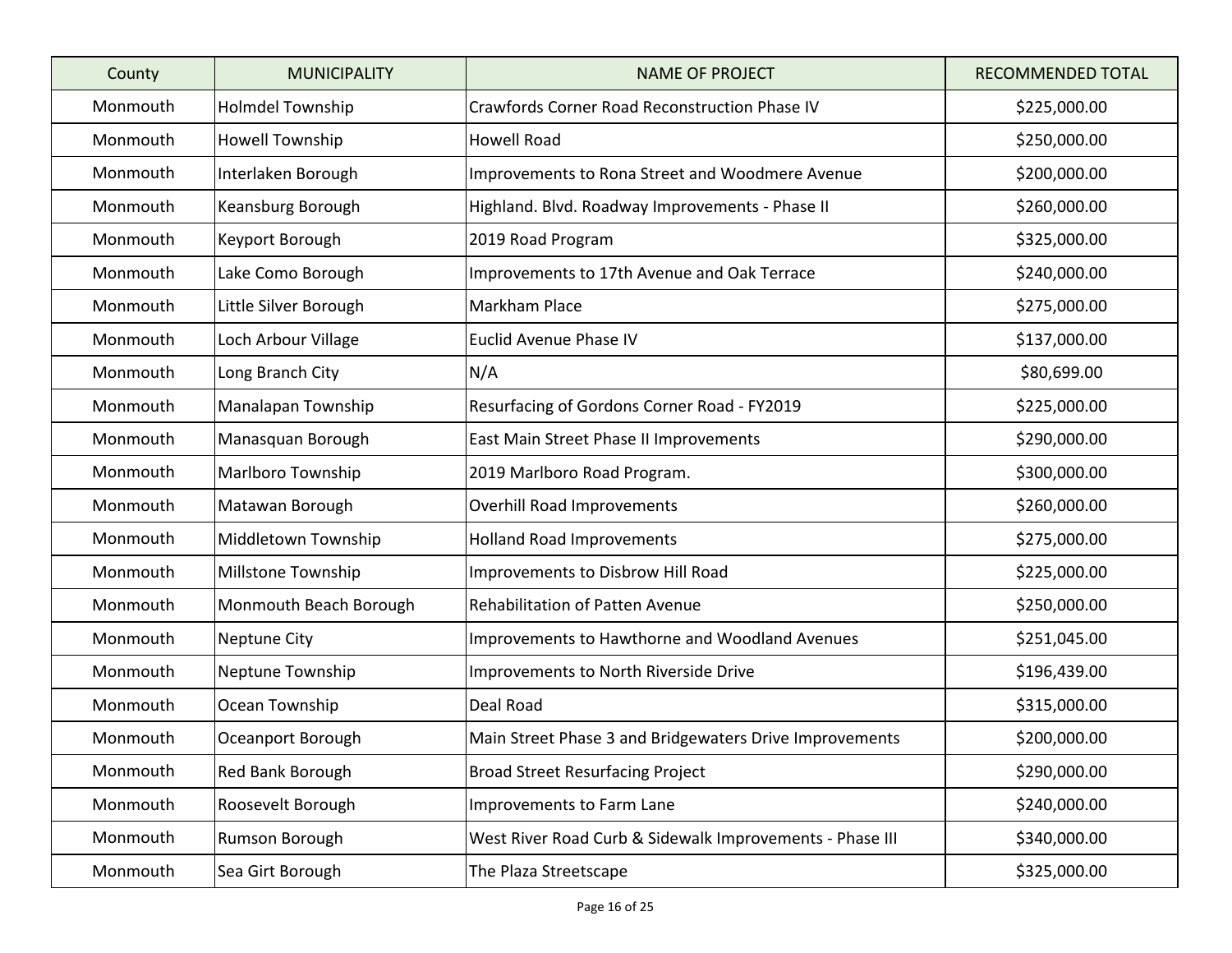| County   | <b>MUNICIPALITY</b>            | NAME OF PROJECT                                     | RECOMMENDED TOTAL |
|----------|--------------------------------|-----------------------------------------------------|-------------------|
| Monmouth | <b>Shrewsbury Borough</b>      | Improvements to Silverbrook Road                    | \$200,000.00      |
| Monmouth | <b>Shrewsbury Township</b>     | <b>Crawford Street Roadway Improvements</b>         | \$65,000.00       |
| Monmouth | Spring Lake Borough            | lFifth Avenue Phase II                              | \$250,000.00      |
| Monmouth | Spring Lake Heights Borough    | LAKE DRIVE ROADWAY AND DRAINAGE IMPROVEMENT PROJECT | \$225,000.00      |
| Monmouth | <b>Tinton Falls Borough</b>    | Hope Road Resurfacing                               | \$325,000.00      |
| Monmouth | Union Beach Borough            | Reconstruction of Ocean Ave. Ph. II                 | \$291,000.00      |
| Monmouth | <b>Upper Freehold Township</b> | Jonathan Holmes Road (Phase II)                     | \$225,000.00      |
| Monmouth | <b>Wall Township</b>           | Improvements to Brighton Avenue                     | \$275,000.00      |
| Monmouth | West Long Branch Borough       | Wall Street Sidewalk Improvements                   | \$225,000.00      |

**\$12,919,026.00** 

| <b>Morris</b> | <b>Boonton Town</b>          | <b>Reservoir Drive - Phase I</b>                                           | \$269,000.00 |
|---------------|------------------------------|----------------------------------------------------------------------------|--------------|
| <b>Morris</b> | <b>Boonton Township</b>      | <b>Rockaway Valley Road Resurfacing</b>                                    | \$499,000.00 |
| <b>Morris</b> | <b>Butler Borough</b>        | Manning, 2nd, 3rd, Short & Plane Street Resurfacing                        | \$499,000.00 |
| <b>Morris</b> | <b>Chatham Borough</b>       | Lower Washington Avenue Improvement Project - Watchung<br>Ave. to Main St. | \$133,500.00 |
| <b>Morris</b> | <b>Chatham Township</b>      | <b>Fairmount Avenue Sidewalk Extension Project</b>                         | \$219,000.00 |
| <b>Morris</b> | <b>Chester Township</b>      | <b>Mendham Road Improvement Project</b>                                    | \$231,000.00 |
| <b>Morris</b> | <b>Denville Township</b>     | Franklin Avenue & Knoll Drive Resurfacing Project                          | \$168,000.00 |
| <b>Morris</b> | <b>Dover Town</b>            | <b>William Street Roadway Improvements</b>                                 | \$176,000.00 |
| <b>Morris</b> | <b>East Hanover Township</b> | <b>Various Streets</b>                                                     | \$499,000.00 |
| <b>Morris</b> | <b>Hanover Township</b>      | <b>Resurfacing of Airport Road</b>                                         | \$114,800.00 |
| <b>Morris</b> | <b>Harding Township</b>      | <b>Millbrook Road</b>                                                      | \$205,000.00 |
| <b>Morris</b> | Jefferson Township           | <b>Brady Road Improvements - Phase 2</b>                                   | \$176,000.00 |
| <b>Morris</b> | <b>Kinnelon Borough</b>      | Kiel Avenue Improvements - Phase 2                                         | \$242,000.00 |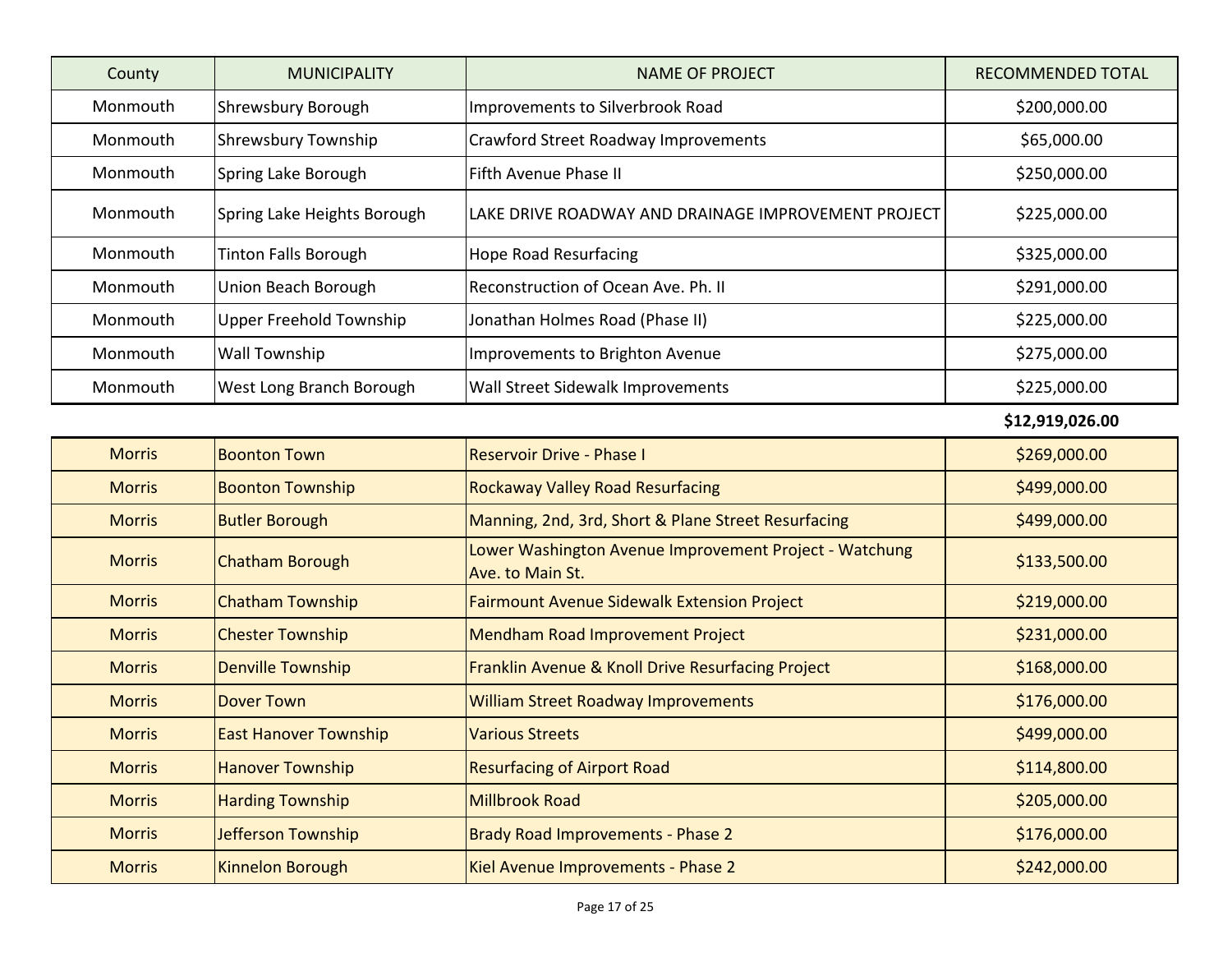| County        | <b>MUNICIPALITY</b>            | <b>NAME OF PROJECT</b>                                   | <b>RECOMMENDED TOTAL</b> |
|---------------|--------------------------------|----------------------------------------------------------|--------------------------|
| <b>Morris</b> | Lincoln Park Borough           | <b>West William Street Improvements</b>                  | \$307,000.00             |
| <b>Morris</b> | Long Hill Township             | <b>River Road Improvements</b>                           | \$225,000.00             |
| <b>Morris</b> | <b>Madison Borough</b>         | <b>Glenwild Road Reconstruction Project</b>              | \$219,000.00             |
| <b>Morris</b> | <b>Mendham Township</b>        | <b>Cold Hill Road</b>                                    | \$332,000.00             |
| <b>Morris</b> | Mine Hill Township             | Hillside Avenue Neighborhood                             | \$220,000.00             |
| <b>Morris</b> | <b>Montville Township</b>      | <b>Taylortown Road Resurfacing Project</b>               | \$176,000.00             |
| <b>Morris</b> | <b>Morris Plains Borough</b>   | <b>Granniss Avenue Improvements</b>                      | \$110,600.00             |
| <b>Morris</b> | <b>Morris Township</b>         | <b>Raynor Road Improvements Project</b>                  | \$499,000.00             |
| <b>Morris</b> | <b>Morristown Town</b>         | Washington Street Phase IV Streetscape Project           | \$315,000.00             |
| <b>Morris</b> | <b>Mount Arlington Borough</b> | Mount Arlington - Henmar Drive - Phase II                | \$463,052.00             |
| <b>Morris</b> | <b>Mount Olive Township</b>    | <b>International Drive North-Phase II</b>                | \$333,000.00             |
| <b>Morris</b> | <b>Mountain Lakes Borough</b>  | Morris Avenue Sections 1 & 3                             | \$499,000.00             |
| <b>Morris</b> | <b>Netcong Borough</b>         | Brookside Road, Locust Road & Dogwood Road               | \$154,000.00             |
| <b>Morris</b> | Parsippany-Troy Hills Township | <b>Greenbank Road Safety and Improvement Project</b>     | \$392,500.00             |
| <b>Morris</b> | <b>Pequannock Township</b>     | <b>West Parkway Improvements</b>                         | \$264,000.00             |
| <b>Morris</b> | <b>Randolph Township</b>       | <b>Franklin Road Resurfacing Program</b>                 | \$154,000.00             |
| <b>Morris</b> | <b>Riverdale Borough</b>       | <b>Various Roads</b>                                     | \$499,000.00             |
| <b>Morris</b> | <b>Rockaway Borough</b>        | <b>Elycroft Avenue Road &amp; Drainage Improvements</b>  | \$166,000.00             |
| <b>Morris</b> | <b>Rockaway Township</b>       | <b>Kings Road Roadway Improvements</b>                   | \$341,000.00             |
| <b>Morris</b> | <b>Roxbury Township</b>        | Emmans Road Phase I Reconstruction / Resurfacing Project | \$220,000.00             |
| <b>Morris</b> | <b>Washington Township</b>     | <b>Naughtright Road Improvements</b>                     | \$219,000.00             |
| <b>Morris</b> | <b>Wharton Borough</b>         | <b>East Sterling Street Roadway Improvements</b>         | \$247,000.00             |
|               |                                |                                                          | \$9,786,452.00           |
| Ocean         | Barnegat Light Borough         | West 6th Street                                          | \$314,000.00             |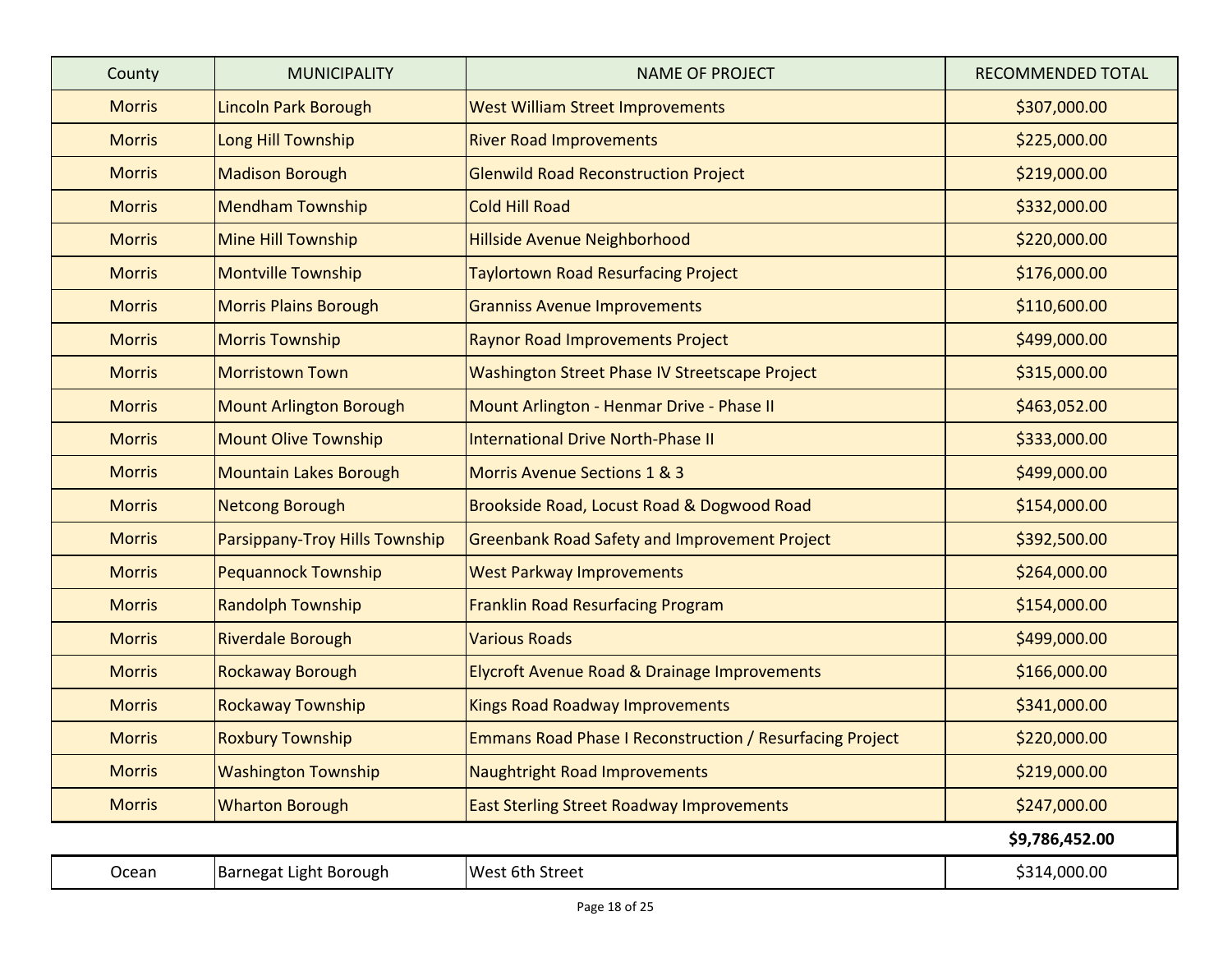| County | <b>MUNICIPALITY</b>          | <b>NAME OF PROJECT</b>                                                        | <b>RECOMMENDED TOTAL</b> |
|--------|------------------------------|-------------------------------------------------------------------------------|--------------------------|
| Ocean  | Bay Head Borough             | <b>Reconstruction of Lake Avenue</b>                                          | \$395,000.00             |
| Ocean  | Beach Haven Borough          | 9th St. Delaware Ave Seagull Lane                                             | \$305,630.00             |
| Ocean  | Beachwood Borough            | <b>Reconstruction of Anchor Avenue</b>                                        | \$329,450.00             |
| Ocean  | <b>Berkeley Township</b>     | Reconstruction of Jamaica Boulevard Phase 3                                   | \$365,000.00             |
| Ocean  | <b>Brick Township</b>        | Township of Brick Laurelhurst                                                 | \$367,755.00             |
| Ocean  | Eagleswood Township          | <b>Birch Lane</b>                                                             | \$195,400.00             |
| Ocean  | Harvey Cedars Borough        | <b>Cedars Avenue</b>                                                          | \$226,297.00             |
| Ocean  | Island Heights Borough       | 2019 Various Roadways                                                         | \$345,000.00             |
| Ocean  | Jackson Township             | Improvements to Brewers Bridge Road, Phase III                                | \$375,000.00             |
| Ocean  | Lacey Township               | Nautilus Boulevard Road Improvements                                          | \$395,000.00             |
| Ocean  | Lakehurst Borough            | <b>Willow Street Reconstruction</b>                                           | \$187,692.00             |
| Ocean  | Lakewood Township            | Route 88 Pedestrian Safety Improvement Project                                | \$501,375.00             |
| Ocean  | Lavallette Borough           | Philadelphia Avenue Road Improvements                                         | \$185,000.00             |
| Ocean  | Little Egg Harbor Township   | FY 2019 NJDOT Municipal Aid Road Program - Improvements to<br>Iowa Court      | \$432,192.00             |
| Ocean  | Long Beach Township          | <b>Cedar Drive</b>                                                            | \$343,000.00             |
| Ocean  | Manchester Township          | Schoolhouse Road Improvements Project                                         | \$319,163.00             |
| Ocean  | <b>Mantoloking Borough</b>   | Barnegat Lane (North Section) Improvements                                    | \$395,000.00             |
| Ocean  | Ocean Gate Borough           | Curb and Sidewalk Repair on Ocean Gate Ave - Phase 2                          | \$214,320.00             |
| Ocean  | Ocean Township               | FY 2019 NJDOT Municipal Aid Road Program - Improvements to<br>Michigan Avenue | \$365,000.00             |
| Ocean  | Pine Beach Borough           | FY2019 NJDOT Municipal Aid Road Improvements to Midland<br>Avenue             | \$329,450.00             |
| Ocean  | Plumsted Township            | ROADWAY IMPROVEMENTS TO LOVEMAN ROAD                                          | \$350,750.00             |
| Ocean  | Point Pleasant Beach Borough | <b>Improvements to Saint Louis Avenue</b>                                     | \$410,000.00             |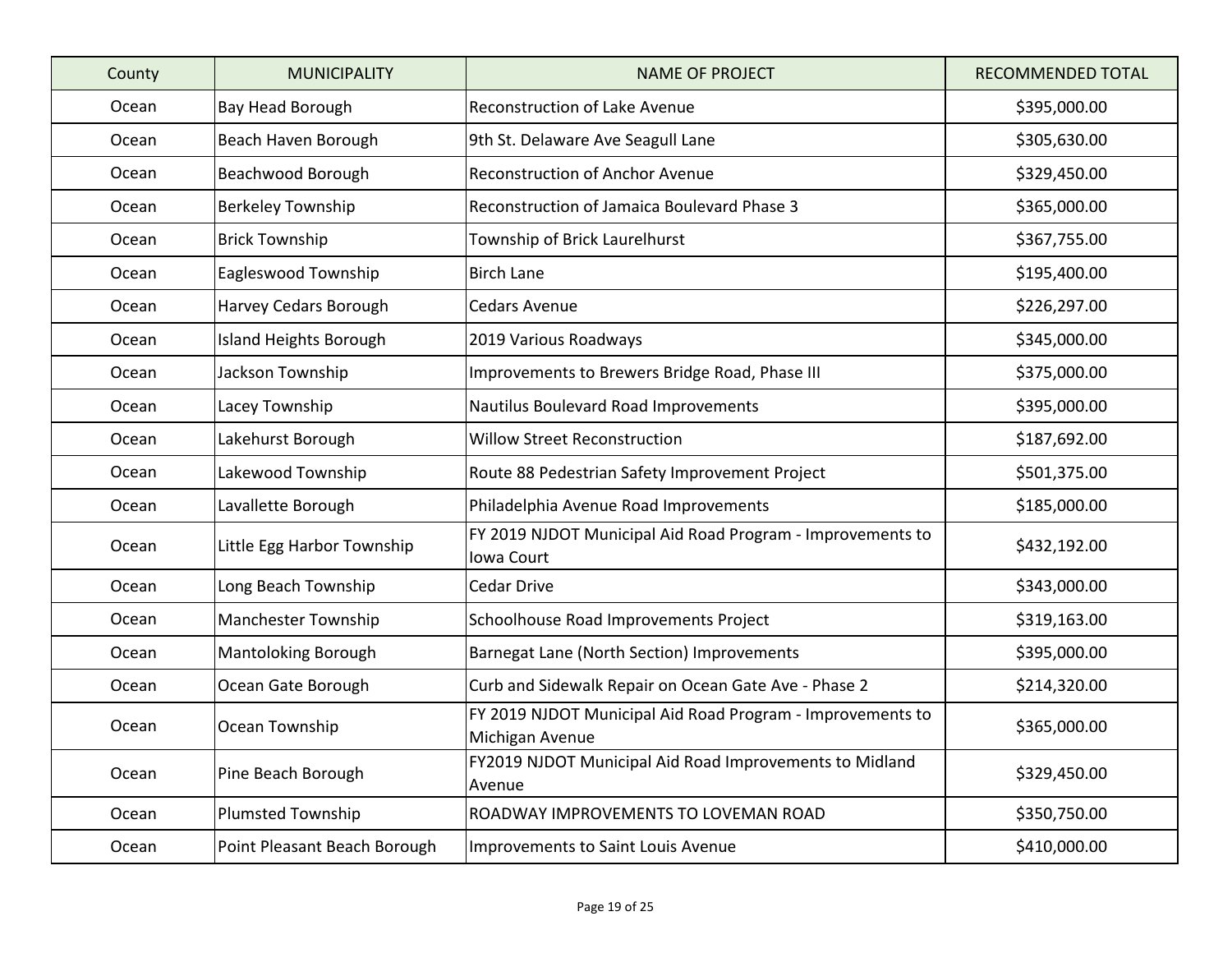| County  | <b>MUNICIPALITY</b>          | <b>NAME OF PROJECT</b>                                                              | <b>RECOMMENDED TOTAL</b> |
|---------|------------------------------|-------------------------------------------------------------------------------------|--------------------------|
| Ocean   | Point Pleasant Beach Borough | Sidewalk Improvements to Arnold Avenue                                              | \$155,941.00             |
| Ocean   | Point Pleasant Borough       | Shore Boulevard Road Reconstruction                                                 | \$396,462.00             |
| Ocean   | Seaside Heights Borough      | Sampson Avenue Road Improvements                                                    | \$225,000.00             |
| Ocean   | Seaside Park Borough         | Reconstruction of 12th Avenue                                                       | \$395,000.00             |
| Ocean   | Ship Bottom Borough          | 6th St. Bay Terrace                                                                 | \$292,897.00             |
| Ocean   | South Toms River Borough     | Chamberlain Street Road Improvements                                                | \$235,000.00             |
| Ocean   | <b>Stafford Township</b>     | <b>IMPROVEMENTS TO BREAKERS DRIVE - PHASE I</b>                                     | \$365,000.00             |
| Ocean   | <b>Surf City</b>             | N. 4th St. N. 7th St.                                                               | \$380,000.00             |
| Ocean   | Toms River Township          | Elevation of Harbor Court, Canal Lane and Harbor Drive                              | \$365,000.00             |
| Ocean   | <b>Tuckerton Borough</b>     | 2nd Avenue                                                                          | \$284,666.00             |
|         |                              |                                                                                     | \$10,741,440.00          |
| Passaic | <b>Bloomingdale Borough</b>  | <b>Hamilton Street Improvements</b>                                                 | \$300,000.00             |
| Passaic | <b>Clifton City</b>          | Hazel Street Area Sidewalk and Curbing Improvement Project                          | \$710,688.00             |
| Passaic | <b>Haledon Borough</b>       | Pompton Road Streetscape Project - Section One                                      | \$277,000.00             |
| Passaic | <b>Hawthorne Borough</b>     | Arlington Avenue (Section II) & Alexandria Avenue                                   | \$377,000.00             |
| Passaic | <b>Little Falls Township</b> | Downtown Little Falls Streetscape Improvements - Phase I                            | \$700,000.00             |
| Passaic | North Haledon Borough        | <b>Westervelt Avenue</b>                                                            | \$513,000.00             |
| Passaic | <b>Passaic City</b>          | City of Passaic 2019 Various Streets Improvements                                   | \$895,426.00             |
| Passaic | <b>Paterson City</b>         | 2019 State Aid Road Resurfacing Program                                             | \$1,445,857.00           |
| Passaic | <b>Pompton Lakes Borough</b> | <b>Colfax Avenue Road Improvements</b>                                              | \$225,000.00             |
| Passaic | <b>Prospect Park Borough</b> | North 15th Street Improvements                                                      | \$199,502.00             |
| Passaic | <b>Ringwood Borough</b>      | <b>Erskine Road/Lakeview Avenue Roadway &amp; Drainage</b><br>Improvements, Phase 2 | \$404,000.00             |
| Passaic | Totowa Borough               | Peterson Rd, Washington Pl, and Young Ave Improvement<br>Project                    | \$334,000.00             |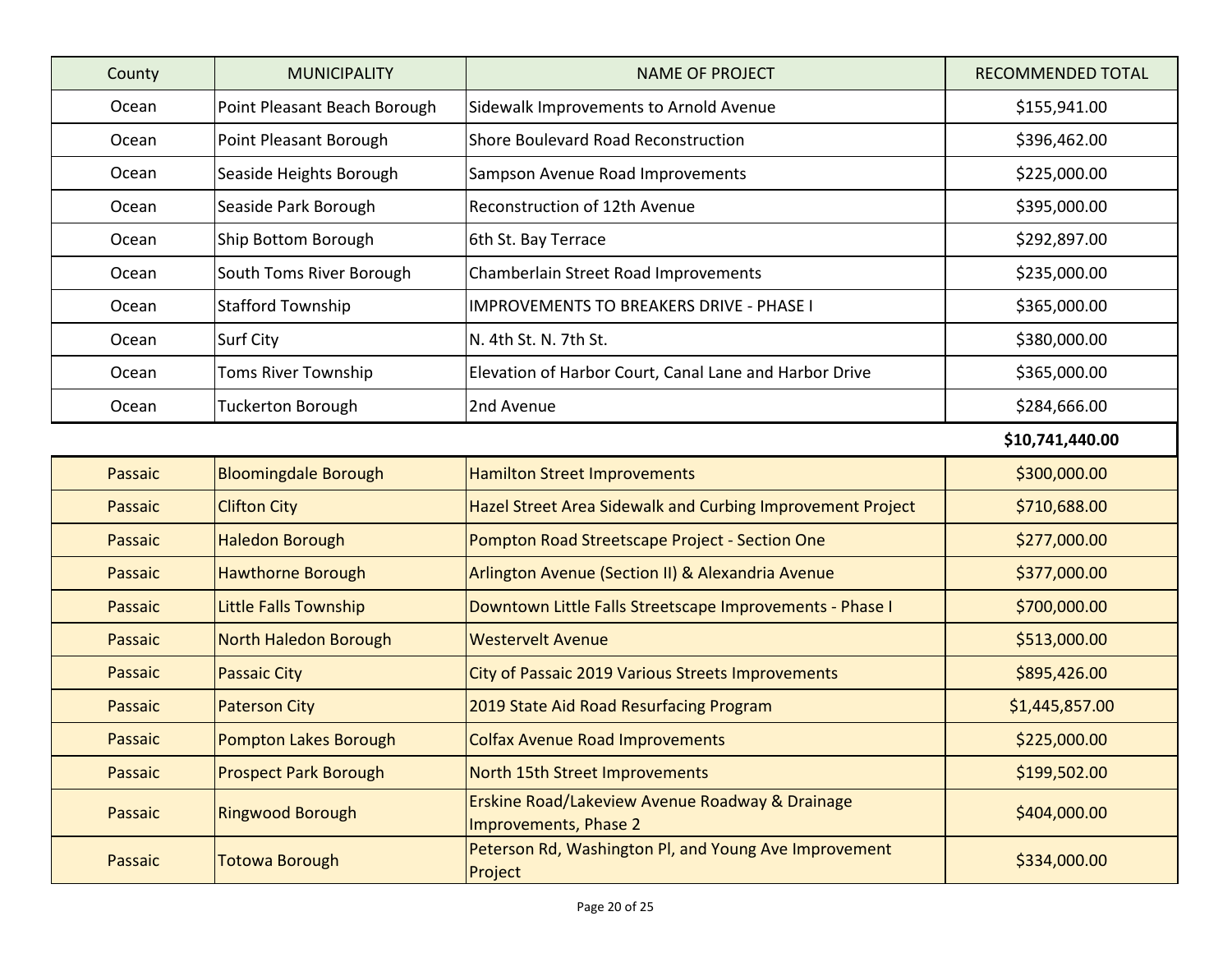| County   | <b>MUNICIPALITY</b>           | <b>NAME OF PROJECT</b>                                  | RECOMMENDED TOTAL |
|----------|-------------------------------|---------------------------------------------------------|-------------------|
| Passaic  | <b>Wanaque Borough</b>        | Wanaque Borough Road Improvement Program                | \$500,000.00      |
| Passaic  | <b>Wayne Township</b>         | Andover Drive Municipal Aid 2019 Resurfacing            | \$501,000.00      |
| Passaic  | <b>West Milford Township</b>  | <b>Ridge Road - Section 6</b>                           | \$290,000.00      |
| Passaic  | <b>Woodland Park Borough</b>  | McBride Avenue Streetscape Project (Section VI)         | \$351,000.00      |
|          |                               |                                                         | \$8,023,473.00    |
| Salem    | Carneys Point Township        | <b>Bianca Avenue Roadway Improvements</b>               | \$180,000.00      |
| Salem    | Elmer Borough                 | Various                                                 | \$159,399.00      |
| Salem    | Elsinboro Township            | <b>Delaware Avenue Reconstruction</b>                   | \$160,000.00      |
| Salem    | Lower Alloways Creek Township | <b>Alloway Creek Neck Road Section V Reconstruction</b> | \$160,000.00      |
| Salem    | Penns Grove Borough           | Penn Street-Phase III Roadway Improvements              | \$180,852.00      |
| Salem    | Pennsville Township           | Salem Drive Roadway Improvements-Phase II               | \$180,000.00      |
| Salem    | Pilesgrove Township           | County Home Road                                        | \$160,000.00      |
| Salem    | Pittsgrove Township           | Morton Avenue Roadway Improvements                      | \$200,000.00      |
| Salem    | Salem City                    | Reconstruction of Grieves Parkway (Phase 5)             | \$184,297.00      |
| Salem    | Woodstown Borough             | <b>Colson Court Roadway Improvements</b>                | \$180,000.00      |
|          |                               |                                                         | \$1,744,548.00    |
| Somerset | <b>Bedminster Township</b>    | River Road West Road Resurfacing - Section 2            | \$250,000.00      |
| Somerset | <b>Bernards Township</b>      | North Maple Avenue Improvements                         | \$350,000.00      |
| Somerset | <b>Bernardsville Borough</b>  | Lloyd Road Improvements Project                         | \$200,000.00      |
| Somerset | <b>Bound Brook Borough</b>    | Rehabilitation of West Second Street Project            | \$375,000.00      |
| Somerset | <b>Branchburg Township</b>    | <b>Holland Brook Road West Improvement</b>              | \$250,000.00      |
| Somerset | <b>Bridgewater Township</b>   | Garretson Rd-BRHS to 202/206 Access Rd                  | \$385,000.00      |
| Somerset | Far Hills Borough             | <b>Mine Brook Road Improvements</b>                     | \$360,000.00      |
| Somerset | <b>Franklin Township</b>      | <b>Resurfacing of Cottontail Lane</b>                   | \$330,000.00      |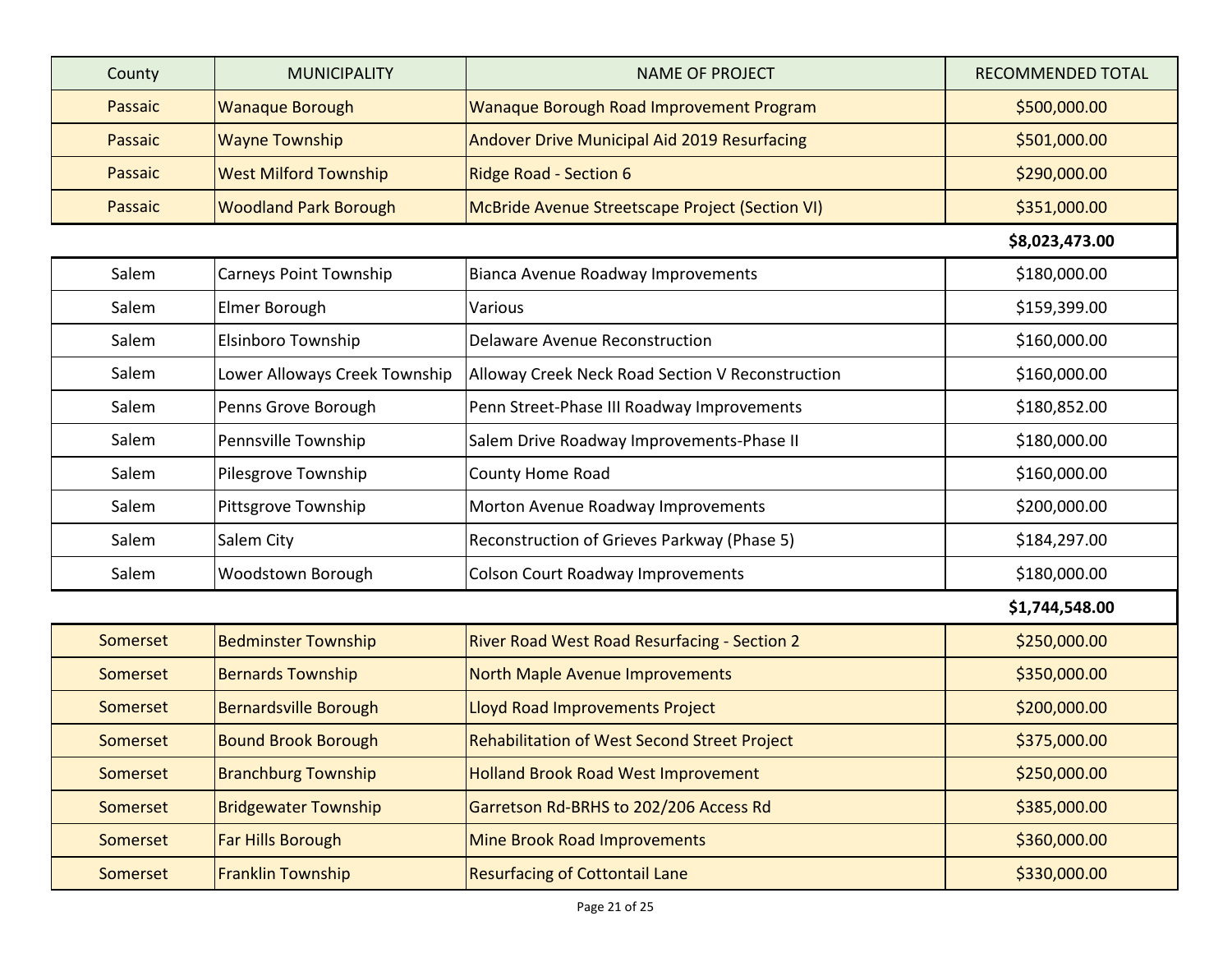| County   | <b>MUNICIPALITY</b>              | <b>NAME OF PROJECT</b>                                | <b>RECOMMENDED TOTAL</b> |
|----------|----------------------------------|-------------------------------------------------------|--------------------------|
| Somerset | <b>Green Brook Township</b>      | Improvements to King George Road and King Court       | \$350,000.00             |
| Somerset | <b>Hillsborough Township</b>     | <b>Willow Road Phase I</b>                            | \$425,000.00             |
| Somerset | <b>Manville Borough</b>          | Improvements to Brooks Boulevard - Phase 1            | \$375,000.00             |
| Somerset | Millstone Borough                | <b>2019 MILLSTONE BOROUGH ROADS FOR RESURFACING</b>   | \$147,000.00             |
| Somerset | <b>Montgomery Township</b>       | <b>Blue Spring Road Improvements</b>                  | \$385,000.00             |
| Somerset | North Plainfield Borough         | <b>Grandview Avenue Improvements-2019 NJDOT</b>       | \$308,000.00             |
| Somerset | Peapack & Gladstone Borough      | <b>Highland Avenue Resurfacing</b>                    | \$194,000.00             |
| Somerset | <b>Raritan Borough</b>           | <b>Improvements to Woodmere Street</b>                | \$375,000.00             |
| Somerset | <b>Rocky Hill Borough</b>        | Washington Street/ Merritt Lane Intersection          | \$55,000.00              |
| Somerset | Somerville Borough               | <b>South Cadillac Drive</b>                           | \$353,167.00             |
| Somerset | <b>South Bound Brook Borough</b> | Improvements to Barber Boulevard and Von Steuben Lane | \$328,000.00             |
| Somerset | <b>Warren Township</b>           | <b>Old Stirling Road</b>                              | \$340,000.00             |
| Somerset | <b>Watchung Borough</b>          | 2019 Various Roadway Improvements                     | \$322,000.00             |
|          |                                  |                                                       | \$6,457,167.00           |
| Sussex   | Andover Borough                  | Prospect Avenue - Section II                          | \$141,500.00             |
| Sussex   | Andover Township                 | Huntsville Road                                       | \$208,000.00             |
| Sussex   | <b>Byram Township</b>            | Whitehall Hill Road                                   | \$208,000.00             |
| Sussex   | Frankford Township               | George Hill Road - Sections III & IV                  | \$159,000.00             |
| Sussex   | Franklin Borough                 | <b>Mitchell Avenue</b>                                | \$148,500.00             |
| Sussex   | <b>Green Township</b>            | <b>Hibler Road</b>                                    | \$208,000.00             |
| Sussex   | Hamburg Borough                  | 2019 Road Resurfacing Project                         | \$151,000.00             |
| Sussex   | <b>Hampton Township</b>          | <b>Ridge Road</b>                                     | \$164,000.00             |
| Sussex   | Hardyston Township               | Silver Grove Road Improvements                        | \$197,000.00             |
| Sussex   | Hopatcong Borough                | 2019 Hopatcong Roadway Resurfacing Project            | \$223,000.00             |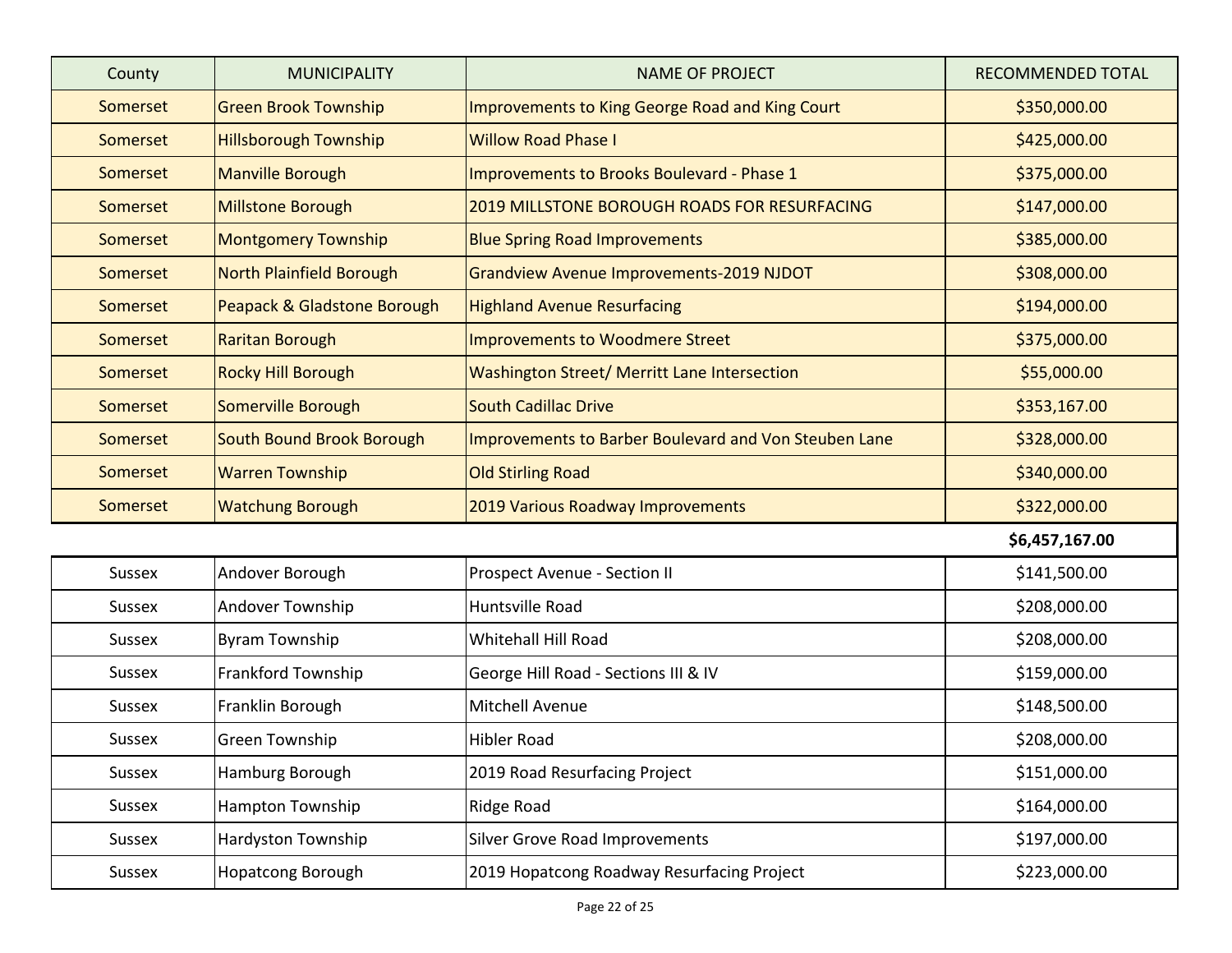| County        | <b>MUNICIPALITY</b>              | <b>NAME OF PROJECT</b>                                                       | <b>RECOMMENDED TOTAL</b> |
|---------------|----------------------------------|------------------------------------------------------------------------------|--------------------------|
| Sussex        | Lafayette Township               | <b>Statesville Quarry Road Improvements</b>                                  | \$167,000.00             |
| <b>Sussex</b> | Montague Township                | <b>Overlook Drive</b>                                                        | \$149,500.00             |
| <b>Sussex</b> | Newton Town                      | Plainfield Avenue                                                            | \$98,192.00              |
| Sussex        | Ogdensburg Borough               | <b>Plant Street Improvements</b>                                             | \$223,000.00             |
| Sussex        | Sandyston Township               | Flatbrook Rd. Sec. II & Hotalen Rd. Sec. IV                                  | \$161,000.00             |
| <b>Sussex</b> | Sparta Township                  | East Mountain Road Improvements Project                                      | \$223,000.00             |
| Sussex        | Stanhope Borough                 | Dell Road Improvement Project                                                | \$109,000.00             |
| Sussex        | <b>Stillwater Township</b>       | West End Drive - Phase II                                                    | \$167,000.00             |
| Sussex        | Sussex Borough                   | Unionville Avenue and Elizabeth Avenue/Lake Shore Drive Road<br>Improvements | \$147,000.00             |
| Sussex        | Vernon Township                  | Lake Pochung Road                                                            | \$223,000.00             |
| Sussex        | Wantage Township                 | Sherman Ridge Road - Section II                                              | \$202,000.00             |
|               |                                  |                                                                              | \$3,677,692.00           |
| Union         | <b>Berkeley Heights Township</b> | Various Streets-2019-Berkeley Heights                                        | \$460,000.00             |
| <b>Union</b>  | <b>City of Plainfield</b>        | <b>Woodland Avenue Improvements</b>                                          | \$649,255.00             |
| <b>Union</b>  | <b>Clark Township</b>            | Meadow Road Improvements- NJDOT 2019                                         | \$349,000.00             |
| <b>Union</b>  | <b>Cranford Township</b>         | <b>Brookside Place Drainage Improvements</b>                                 | \$460,000.00             |
| <b>Union</b>  | <b>Elizabeth City</b>            | Traffic Light System - Intersection of North Avenue and Adams<br>Avenue      | \$484,758.00             |
| Union         | <b>Fanwood Borough</b>           | Paterson Rd, Ph2 & Ridge Way - 2019 - Fanwood                                | \$350,000.00             |
| <b>Union</b>  | Garwood Borough                  | Resurfacing of Liberty Court, Union Street and Section of Pine<br>Avenue     | \$280,000.00             |
| <b>Union</b>  | <b>Hillside Township</b>         | <b>Bloy Street Rehabilitation</b>                                            | \$254,056.00             |
| <b>Union</b>  | <b>Kenilworth Borough</b>        | Various Streets - 2019 - Kenilworth                                          | \$500,000.00             |
| <b>Union</b>  | <b>Linden City</b>               | Various Streets - 2019 - Linden                                              | \$544,000.00             |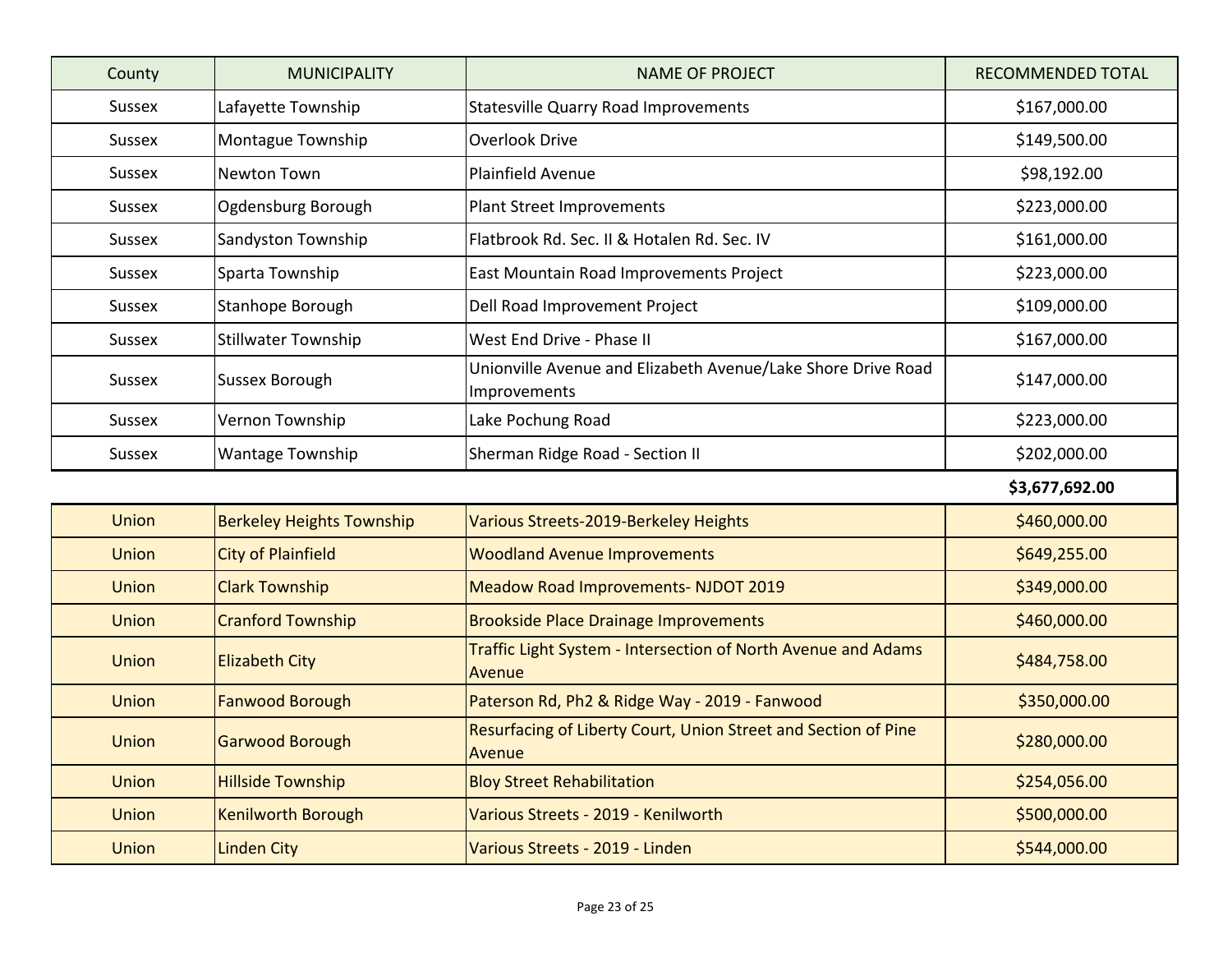| County       | <b>MUNICIPALITY</b>           | <b>NAME OF PROJECT</b>                    | RECOMMENDED TOTAL |
|--------------|-------------------------------|-------------------------------------------|-------------------|
| <b>Union</b> | Mountainside Borough          | <b>Creek Bed Road</b>                     | \$280,000.00      |
| <b>Union</b> | <b>New Providence Borough</b> | <b>Various Streets-New Providence</b>     | \$350,000.00      |
| <b>Union</b> | <b>Rahway City</b>            | <b>Various Streets</b>                    | \$367,241.00      |
| <b>Union</b> | Roselle Borough               | <b>Various Streets</b>                    | \$465,582.00      |
| <b>Union</b> | <b>Roselle Park Borough</b>   | Various Streets-2019-Roselle Park         | \$334,265.00      |
| <b>Union</b> | <b>Scotch Plains Township</b> | <b>Grand Street (Section 1)</b>           | \$444,000.00      |
| <b>Union</b> | <b>Springfield Township</b>   | <b>Salter Street Improvements</b>         | \$259,000.00      |
| <b>Union</b> | <b>Summit City</b>            | <b>Butler Parkway Improvement Project</b> | \$450,000.00      |
| <b>Union</b> | <b>Union Township</b>         | Jeanette Avenue Improvements Project      | \$375,000.00      |
| <b>Union</b> | <b>Westfield Township</b>     | <b>Rahway Avenue</b>                      | \$375,000.00      |
| Union        | <b>Winfield Township</b>      | <b>Various Streets</b>                    | \$290,000.00      |
|              |                               |                                           | \$8,321,157.00    |
| Warren       | <b>Allamuchy Township</b>     | Catswamp Road Improvement Project         | \$121,000.00      |
| Warren       | Alpha Borough                 | Reconstruction of 5th Avenue, Phase II    | \$156,000.00      |
| Warren       | <b>Belvidere Township</b>     | Fifth Street Improvement Project          | \$101,000.00      |
| Warren       | <b>Blairstown Township</b>    | Overlay of Mohican Road, Section 2        | \$156,000.00      |
| Warren       | Franklin Township             | Montana Road Section 1 Resurfacing        | \$122,000.00      |
| Warren       | Frelinghuysen Township        | Greendell Road Improvement Project        | \$140,000.00      |
| Warren       | <b>Greenwich Township</b>     | Dumont Road, Section II Resurfacing       | \$95,000.00       |
| Warren       | <b>Hardwick Township</b>      | Sunset Lake Road Overlay                  | \$156,000.00      |
| Warren       | Harmony Township              | Harmony Station Road Section 1            | \$104,000.00      |
| Warren       | Hope Township                 | <b>Cemetery Road Overlay</b>              | \$60,000.00       |
| Warren       | Independence Township         | Johnson Road Improvements                 | \$156,000.00      |
| Warren       | Knowlton Township             | <b>Stark Road Overlay</b>                 | \$155,800.00      |